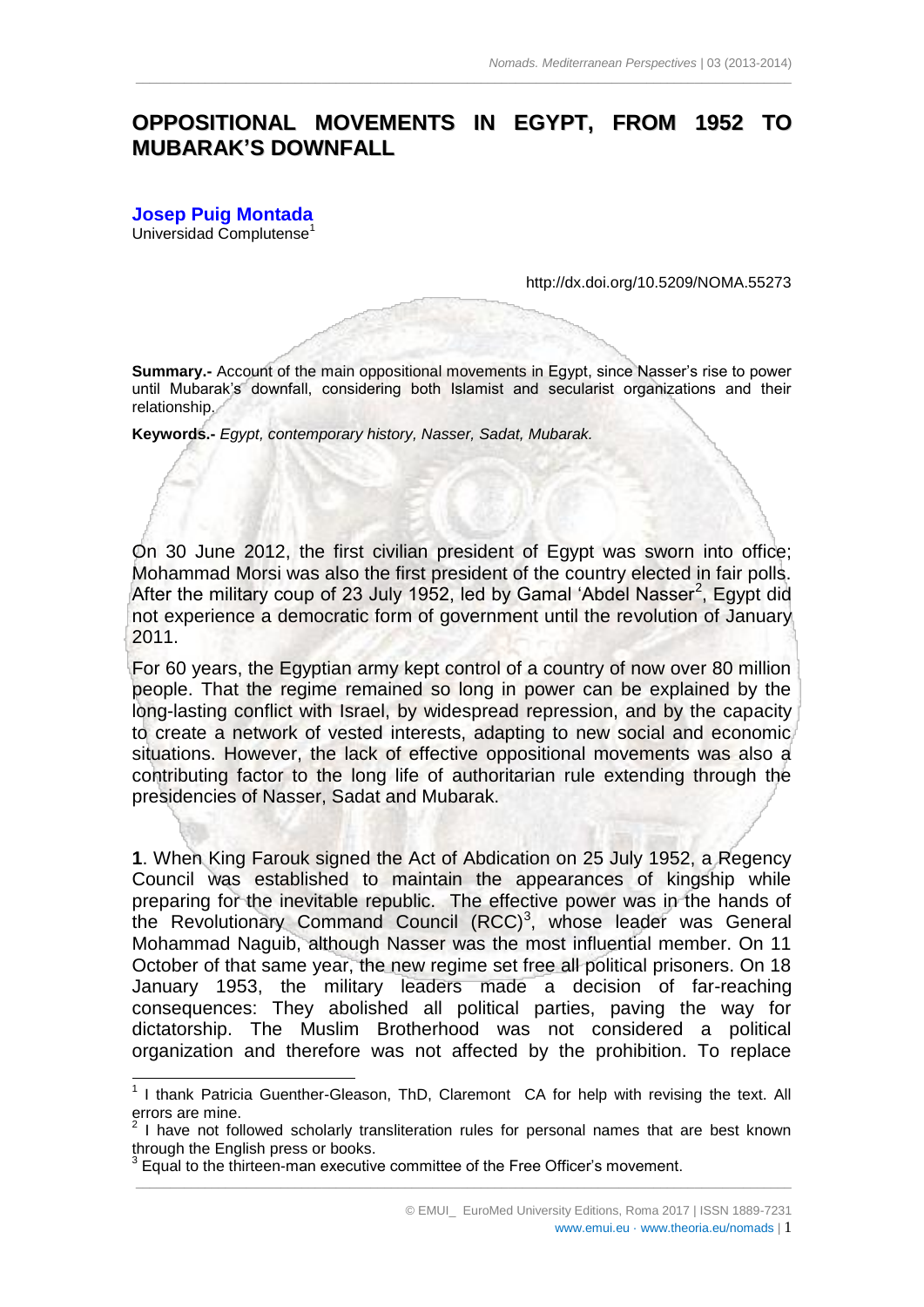political parties and to back the new regime, the organization *Hay'at al-taḥrîr* (Liberation Board) was founded.

 $\_$  ,  $\_$  ,  $\_$  ,  $\_$  ,  $\_$  ,  $\_$  ,  $\_$  ,  $\_$  ,  $\_$  ,  $\_$  ,  $\_$  ,  $\_$  ,  $\_$  ,  $\_$  ,  $\_$  ,  $\_$  ,  $\_$  ,  $\_$  ,  $\_$  ,  $\_$  ,  $\_$  ,  $\_$  ,  $\_$  ,  $\_$  ,  $\_$  ,  $\_$  ,  $\_$  ,  $\_$  ,  $\_$  ,  $\_$  ,  $\_$  ,  $\_$  ,  $\_$  ,  $\_$  ,  $\_$  ,  $\_$  ,  $\_$  ,

When the monarchy was abolished on 18 June 1953, General Mohammad Naguib became the first president and Prime Minister of the republic. Naguib never belonged to the hardcore of the Free Officers who started the coup. He resigned on 23 February 1954 because of disagreements with the RCC, and he was put under house arrest. The vice-chairman of the RCC and Deputy Prime Minister, Gamal ʻAbdel Nasser, swiftly replaced him.

There was some opposition to the new regime from the supporters of the former regime as well as from those who were disappointed by the new rulers. The old ruling class of Pashas and Beys was soon removed from power.

The Muslim Brotherhood and the Wafd party  $-$  the party of the land owners<sup>4</sup>  $$ were the only two groups to survive the coup with any degree of mass support. Additionally, the Communist party, a few leftist organizations, student groups and trade unions offered some disorganized resistance. When a strike was organized in August 1952, the Free Officers did not hesitate to execute the labor leaders Mostafa Khamis and Mohammad Hasan el-Bakary.

Thus when the news of Naguib's removal from power spread over Cairo, large popular demonstrations erupted in his favor. The Muslim Brotherhood was outlawed on 14 January 1954. There had been clashes between opposing student groups the day before, and the government seized its chance to prohibit the Muslim Brotherhood that nevertheless remained strong<sup>5</sup>. The Brotherhood united with the remaining elements of the Wafd party in favor of Naguib. More importantly, Naguib's partisans in the army led by Khaled Mohieddin, a liberal Marxist officer, emerged as the stronger force, and Nasser had to accept Naguib's return to the presidency.

Nasser did not give up, however, and organized a second coup, "a masterly combination of force and political finesse".<sup>6</sup> Officers sympathizing with Khaled Mohieddin were isolated. The most active elements among the Muslim Brotherhood were arrested. A press campaign stressed General Naguib's involvement with the *ancien régime* and stirred fears of its reappearance. Demonstrations were arranged opposing liberalization. Major Tuʻayma organized the decisive demonstration of the transport workers.

Nasser showed that he held the keys to power  $-$  in the army, among the workers and in the streets – and he forced Naguib to resign as Prime Minister on 17 April 1954. Soon, an assassination attempt on his own life would help him to get rid of both Naguib and the Muslim Brotherhood, the best organized oppositional movement.

On 26 October 1954, a member of the Muslim Brotherhood named Mahmoud ʻAbdel Latif fired six shots at Nasser while he was speaking at a public meeting

www.emui.eu · www.theoria.eu/nomads | 2

 4 6 per cent of the total landowners in Egypt owned 65 per cent of the land. Gabriel Baer, *A history of Landownership in Egypt, 1800-1950*. New York: Oxford UP, 1962.

<sup>5</sup> Hâla Muṣṭafà, *Al-dawla wa-l-ḥarakât al-islâmîya al-muʻâraḍa bayn al-muhâdana wa-lmuwâjaha*, "The state and the Islamic movements, between truce and confrontation" (Cairo: Merit, 1999), p. 132.

\_\_\_\_\_\_\_\_\_\_\_\_\_\_\_\_\_\_\_\_\_\_\_\_\_\_\_\_\_\_\_\_\_\_\_\_\_\_\_\_\_\_\_\_\_\_\_\_\_\_\_\_\_\_\_\_\_\_\_\_\_\_\_\_\_\_\_\_\_\_\_\_\_\_\_\_\_\_\_\_\_\_\_\_\_\_\_\_\_\_\_\_\_\_\_ <sup>6</sup> Robert Stephens, *Nasser. A Political Biography* (New York: Simon and Schuster, 1971), p. 127.

<sup>©</sup> EMUI\_ EuroMed University Editions, Roma 2017 | ISSN 1889-7231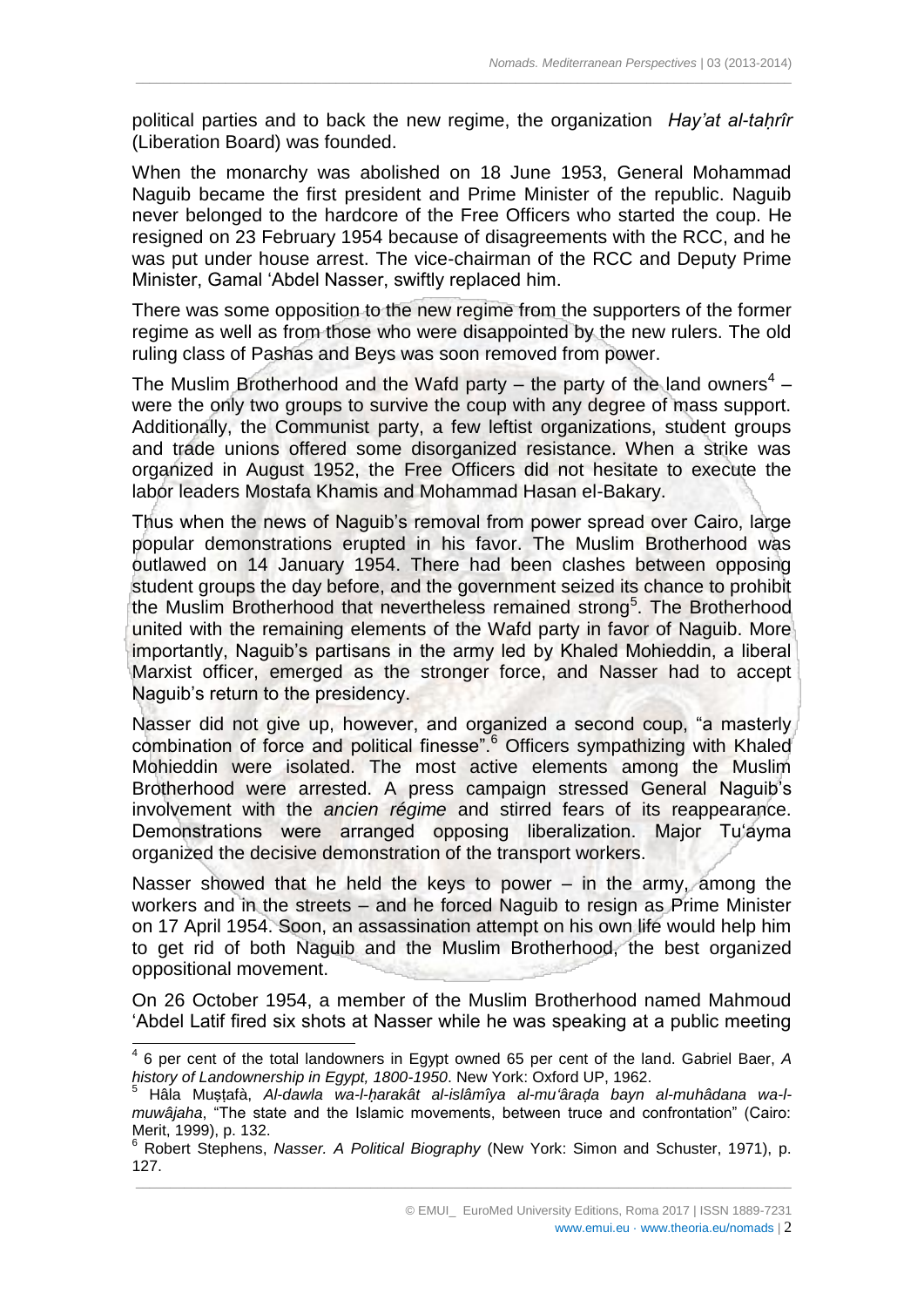in Alexandria. Two men next to Nasser were hit, but he was unharmed. The Supreme Guide of the Brotherhood, Hasan el-Hodeiby, denied the Brotherhood's responsibility for the assassination attempt, but the Muslim Brotherhood was finally banned<sup>7</sup>. Mass arrests were conducted. A special court whose three members were Gamal Salem, Anwar al-Sadat, and Hossein al-Shafi'i was arranged to try the conspirators. On  $1<sup>st</sup>$  November 1954, the court sentenced to death and executed the following six Ikhwân: Mahmoud ʻAbdel Latif, Yusuf Talʻat, Hindawy Duwayr, Ibrahim al-Tayyeb, ʻAbdel Qader ʻAwda, and Mohammad Farghaly.

 $\_$  ,  $\_$  ,  $\_$  ,  $\_$  ,  $\_$  ,  $\_$  ,  $\_$  ,  $\_$  ,  $\_$  ,  $\_$  ,  $\_$  ,  $\_$  ,  $\_$  ,  $\_$  ,  $\_$  ,  $\_$  ,  $\_$  ,  $\_$  ,  $\_$  ,  $\_$  ,  $\_$  ,  $\_$  ,  $\_$  ,  $\_$  ,  $\_$  ,  $\_$  ,  $\_$  ,  $\_$  ,  $\_$  ,  $\_$  ,  $\_$  ,  $\_$  ,  $\_$  ,  $\_$  ,  $\_$  ,  $\_$  ,  $\_$  ,

The Supreme Guide of the Ikhwân, Hasan al-Hodeiby, was also sentenced to death, although he was not executed. On 14 November Naguib was removed from his office as president. This time, however, there were no demonstrations in the streets or agitation in the army. A military dictatorship was firmly established, and it would last for 60 years. The *Hay'at al-taḥrîr* was replaced by the National Union on 28 May 1957, and the latter in turn by the Arab Socialist Union (ASU) on 7 December 1962. However, these political organizations proved to be unstable, and true power remained in the hands of the military<sup>8</sup>.

Nasser proclaimed that "socialism is our only road to justice" in a televised speech to the nation on 16 October 1961. Once-prominent people were arrested and hundreds had their property confiscated, among them Fouad Serag el-Din, former Wafd secretary general<sup>9</sup>. The exodus of people of foreign or minority origin flowed. The Press was nationalized and placed under tight control<sup>10</sup>.

Nasser's opposition was not united. From 1959 to 1964, the left suffered horribly in Egypt. Among those brutally murdered was their theoretician, Shohdi 'Attiya al-Shafe'i. In 1965, the Egyptian Communist Party officially dissolved and the communist left joined the ASU. After the 1967 defeat, the regime turned once again against the left.

The Arab Socialist Union (ASU) was the only legal political organization in the country. Their members defended a policy of heavy industrialization, state socialism, and close cooperation with the Soviet Union. But they were faced with the army officers within the regime. "The last years of Nasser's rule were marked by rising tension between the military/ police and the leftists who argued for a truly effective political party".<sup>11</sup> Nasser never identified himself completely with the ASU, and the regime was mostly autocratic. The prominent philosophy professor Fouad Zakariyya (1927 - 2010) indicted the Nasser regime for "the inner destruction of the Egyptian soul".<sup>12</sup>

<sup>7</sup> Maxime Rodinson, "The Political System" in P.J. Vatikiotis, ed. *Egypt since the Revolution* (London: Allen, 1968), p. 102.

<sup>8</sup> Panagiotis J. Vatikiotis, *The Egyptian Army in Politics: Pattern for New Nations?* Bloomington: Indiana UP, 1961.

<sup>9</sup> Stephens, *Nasser*, p. 346.

<sup>&</sup>lt;sup>10</sup> Al-Misrî, the organ of the Wafd party was banned already in 1960.

<sup>11</sup> Raymond W. Baker, *Egypt's Uncertain Revolution under Nasser and Sadat* (Harvard UP, 1978), p. 86.

\_\_\_\_\_\_\_\_\_\_\_\_\_\_\_\_\_\_\_\_\_\_\_\_\_\_\_\_\_\_\_\_\_\_\_\_\_\_\_\_\_\_\_\_\_\_\_\_\_\_\_\_\_\_\_\_\_\_\_\_\_\_\_\_\_\_\_\_\_\_\_\_\_\_\_\_\_\_\_\_\_\_\_\_\_\_\_\_\_\_\_\_\_\_\_  $12$  Fouad Zakariyya would be a leading advocate for secularism in the Arab world. After the assassination of Sadat he published the book, translated into English as *Myth and Reality in the*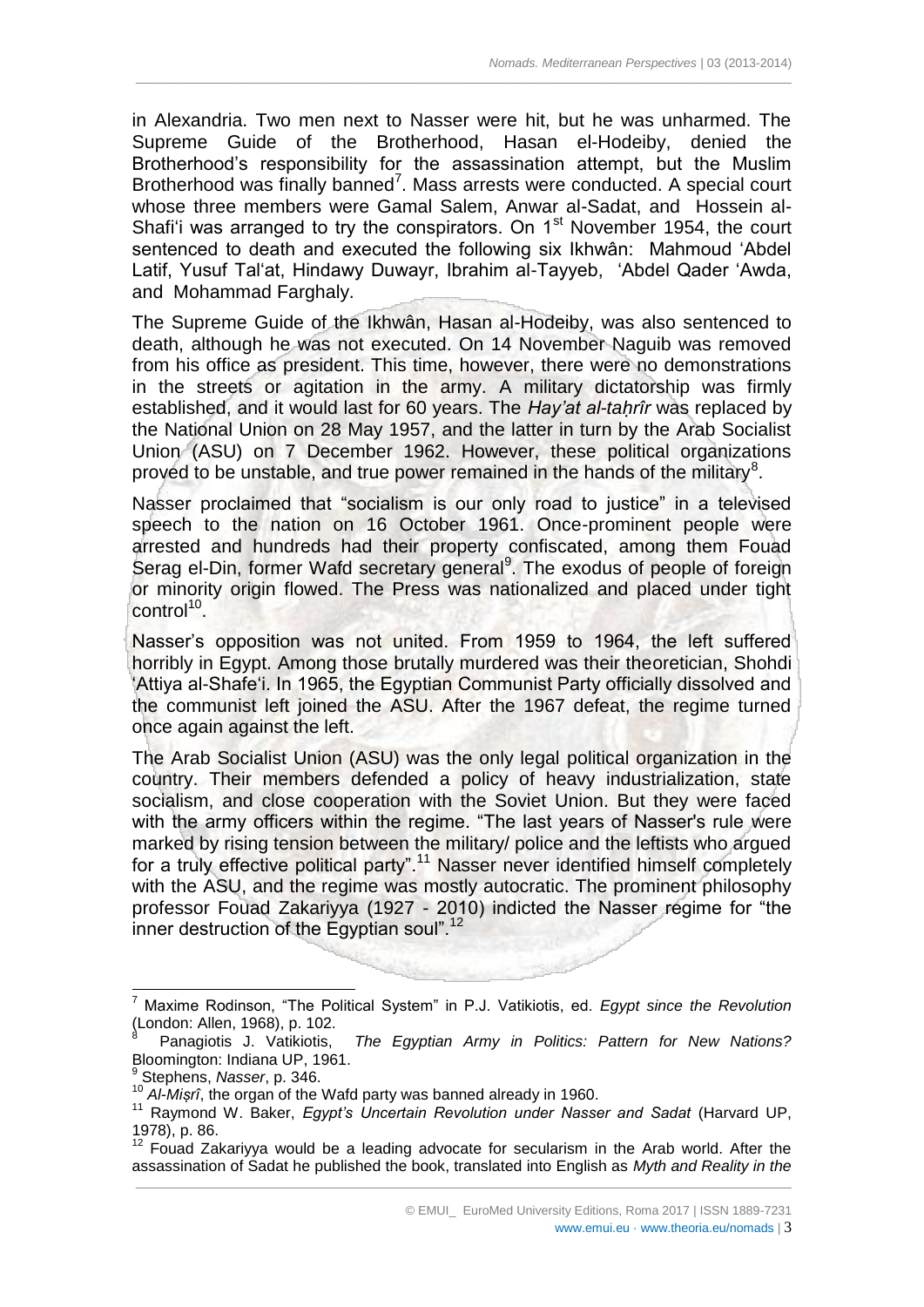The High Dam and its power station were completed in July 1970. Their completion improved the image of Gamal Abdel Nasser, but he did not benefit from this for too long; he died on 28 September 1970.

 $\_$  ,  $\_$  ,  $\_$  ,  $\_$  ,  $\_$  ,  $\_$  ,  $\_$  ,  $\_$  ,  $\_$  ,  $\_$  ,  $\_$  ,  $\_$  ,  $\_$  ,  $\_$  ,  $\_$  ,  $\_$  ,  $\_$  ,  $\_$  ,  $\_$  ,  $\_$  ,  $\_$  ,  $\_$  ,  $\_$  ,  $\_$  ,  $\_$  ,  $\_$  ,  $\_$  ,  $\_$  ,  $\_$  ,  $\_$  ,  $\_$  ,  $\_$  ,  $\_$  ,  $\_$  ,  $\_$  ,  $\_$  ,  $\_$  ,

**2**. Anwar al-Sadat (born 1918), a fellow Free Officer, was Nasser's vicepresident since December 1969, and upon his death succeeded Nasser as the new president of Egypt. Little more than six months elapsed before Sadat launched the "Corrective Revolution" to dismantle a plot lead by ʻAli Sabry, an air force officer. The conspirators, known as the "centers of power", were behind the Arab Socialist Union.

On 28 December 1970 Sadat abolished sequestration, seizure by the state of the property of individuals who were politically out of favor. The number of political prisoners reached as high as twenty thousand in the sixties. During the first years of Sadat's rule, virtually all political prisoners were released. Sadat reached out to the Muslim Brotherhood and negotiated with ʻOmar al-Tilimisani, its guide<sup>13</sup>.

Sadat rehabilitated Mostafa Amin, who had been arrested by Nasser's *muḥâbarât* and had been incarcerated since 1965<sup>14</sup>. His brother 'Aly replaced Mohammad Hassanein Haykal as editor in chief of *al-Ahrâm*. ʻAly and Mostafa Amin were made editors of *al-Akhbâr* and *Akhbâr al-Yawm,* the newspapers they had founded in 1944.

In the Egypt of Sadat as of Nasser, real power rested with the military / police complex. However, some changes took place: In the tense spring of 1975, Sadat replaced Hussein al-Shafeʻi, the last of the RCC members still in power, with Hosni Mubarak.

The Arab Socialist Union was tamed, but it did not fulfill any positive function. Ihsan ʻAbdel Qudus (1929-1990), the journalist closest to Sadat, wrote in *al-Ahrâm:* "In reality the ASU is an official organization".<sup>15</sup> Sadat tried to give it some structure and functionality, and early in 1976 created three platforms: the right was headed by Mostafa Kamal Mourad, a cotton broker, the center by Mamdouh Salem, Sadat's prime minister, and the left, by the "red colonel", Khaled Mohieddin. In the parliamentary elections of 1976, the right gained 12 seats, the left 2 seats, and the center 280 seats.

Real opposition has to be looked for in other places. In March 1975, forty thousand textile workers went on strike in Mahalla. In September of 1976, striking bus drivers battled army strike-breakers. In November 1976, five hundred students demonstrated, demanding to be allowed to form parties<sup>16</sup>.

Sadat's attempts to steer the political process failed also among students. Al-Gamaʻa al-islamiyya was an organization of Islamic militant student groups. To

1

www.emui.eu · www.theoria.eu/nomads | 4

*Contemporary Islamic Movement*, London: Pluto Press, 2005, criticizing the Islamist movements.

<sup>13</sup> *Dhikrayât, lâ mudhakkirât* (Cairo: Dâr al-iʻtiṣâm, 1985), p. 61.

<sup>14</sup> *The First Year in Prison*, Cairo, 1974. Mostafa Amin (d. 1997) was freed in 1974.

<sup>15</sup> Baker, *Egypt's Uncertain*, p. 163.

\_\_\_\_\_\_\_\_\_\_\_\_\_\_\_\_\_\_\_\_\_\_\_\_\_\_\_\_\_\_\_\_\_\_\_\_\_\_\_\_\_\_\_\_\_\_\_\_\_\_\_\_\_\_\_\_\_\_\_\_\_\_\_\_\_\_\_\_\_\_\_\_\_\_\_\_\_\_\_\_\_\_\_\_\_\_\_\_\_\_\_\_\_\_\_ 16 Ahmed Abdalla (Manar Shorbagy, introduction), *The Student Movement and National Politics in Egypt, 1923-1973*, (1985), Cairo:AUC, 2008.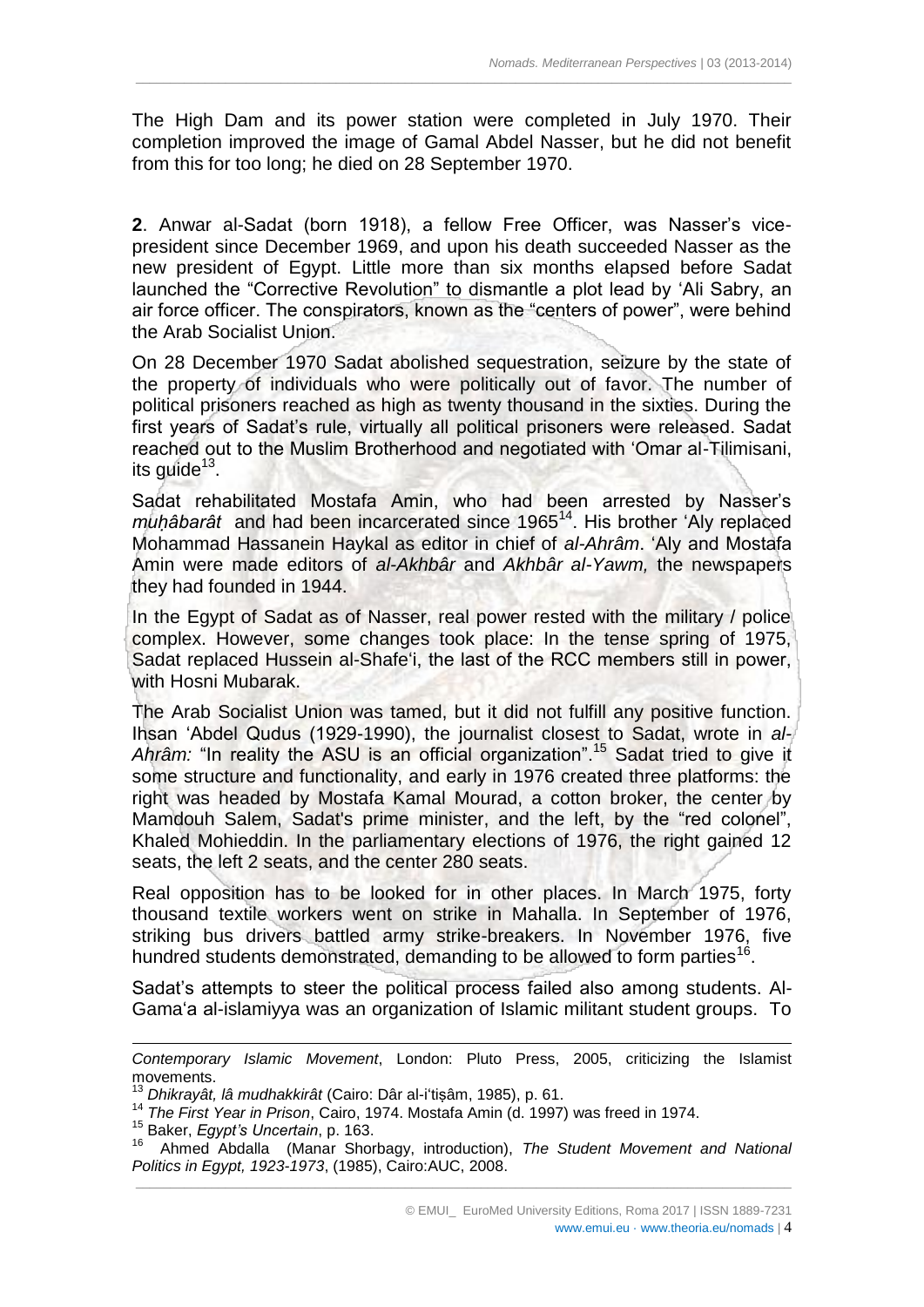counterbalance the Nasserite and Marxist groups predominant at the universities and critical to him, Sadat helped the Gamaʻ al-Islamiyya to spread and grow in influence (1973).

 $\_$  ,  $\_$  ,  $\_$  ,  $\_$  ,  $\_$  ,  $\_$  ,  $\_$  ,  $\_$  ,  $\_$  ,  $\_$  ,  $\_$  ,  $\_$  ,  $\_$  ,  $\_$  ,  $\_$  ,  $\_$  ,  $\_$  ,  $\_$  ,  $\_$  ,  $\_$  ,  $\_$  ,  $\_$  ,  $\_$  ,  $\_$  ,  $\_$  ,  $\_$  ,  $\_$  ,  $\_$  ,  $\_$  ,  $\_$  ,  $\_$  ,  $\_$  ,  $\_$  ,  $\_$  ,  $\_$  ,  $\_$  ,  $\_$  ,

The name for Sadat's economic program is *Infitâḥ*, or "opening". Its aim was to achieve a consolidation of the public sector and at the same time to promote private sector growth. Nevertheless, the open door policy brought rampant inflation and consequent hardship to most of the population.

On 17 January 1977, the government announced plans to cancel around 277 million Egyptian pounds worth of subsidies on basic commodities, as well as the cancellation of bonuses and pay raises for state employees. The reduction was due to pressure mainly from the IMF and the USA. This immediately led to high price increases. On 18 and 19 January, 1977, massive demonstrations erupted in Egypt's cities. Within just two days, rioting and strikes occurred in most major cities and industrial towns of Egypt; the headquarters of the ruling Egypt Arab Socialist Party in Cairo was attacked. Prime Minister Mamdouh Salem indicted the Egyptian left and the party of Khaled Mohieddin. However *Rose al-Yussef* dissented from the official claim that the riots were leftist inspired<sup>17</sup>. Sadat removed the editorial boards of both *Rose al-Yussef* and *al-Ṭaliʻa.*

The conservative Arab states and the USA allocated aid funds to meet the crisis. One must take into account that Egypt's agriculture had not kept pace with the growth of the population.

In 1977, the indicator for value added reached a minimum value of  $-2.79$  after it had reached a maximum value of 8.07 in 1972<sup>18</sup>. The average income of the peasants was the lowest. Illiteracy reached 70% in the seventies. Sadat showed little real interest in the peasants' cooperatives after Nasser's agrarian reform did not achieve the goals that were expected.

Sadat enacted Law  $40/1977$  to regulate the formation of political parties<sup>19</sup>. Following its enactment, several political parties were created. The ASU metamorphosed into the National Democratic Party. The right platform gave birth to the *Ḥizb al-aḥrâr*, the Liberal Party. The left platform produced the National Progressive Unionist Party, *Ḥizb al-tagammuʻ*, headed by Khaled Mohieddin. The Nasserist imprint was obvious in the latter.

In February 1978, the pre-Nasser Wafd was revived and Mohammad Fouad Serag al-Dîn became the new secretary general. In spite of having only 22 deputies, the New Wafd made its voice heard in the parliament. The Wafd objected to the peace negotiations with Israel, and Sadat cracked down on the organization. Later in the same year it was forced to disband $^{20}$ .

The Socialist Labor Party, now the Islamic Labor Party, was founded in 1978, with a leftist orientation. It was meant to co-opt the constituency of the National Progressive Unionist Party, but it turned into a solid opposition.

<sup>17</sup> <http://www.rosaelyoussef.com/articles/435/> السادات-مع-الشرقاوى-معركة Accessed Sept. 2013.

<sup>18</sup> <http://www.indexmundi.com/facts/egypt/agriculture> Accessed Sept. 2013

<sup>19</sup> Noha el-Mikawy, *The Building of Consensus in Egypt's Transition Process*, Cairo: AUC, 1999.

\_\_\_\_\_\_\_\_\_\_\_\_\_\_\_\_\_\_\_\_\_\_\_\_\_\_\_\_\_\_\_\_\_\_\_\_\_\_\_\_\_\_\_\_\_\_\_\_\_\_\_\_\_\_\_\_\_\_\_\_\_\_\_\_\_\_\_\_\_\_\_\_\_\_\_\_\_\_\_\_\_\_\_\_\_\_\_\_\_\_\_\_\_\_\_ <sup>20</sup> Raymond A. Hinnebusch, *Egyptian Politics under Sadat*, (Cambridge UP 1985), p. 219.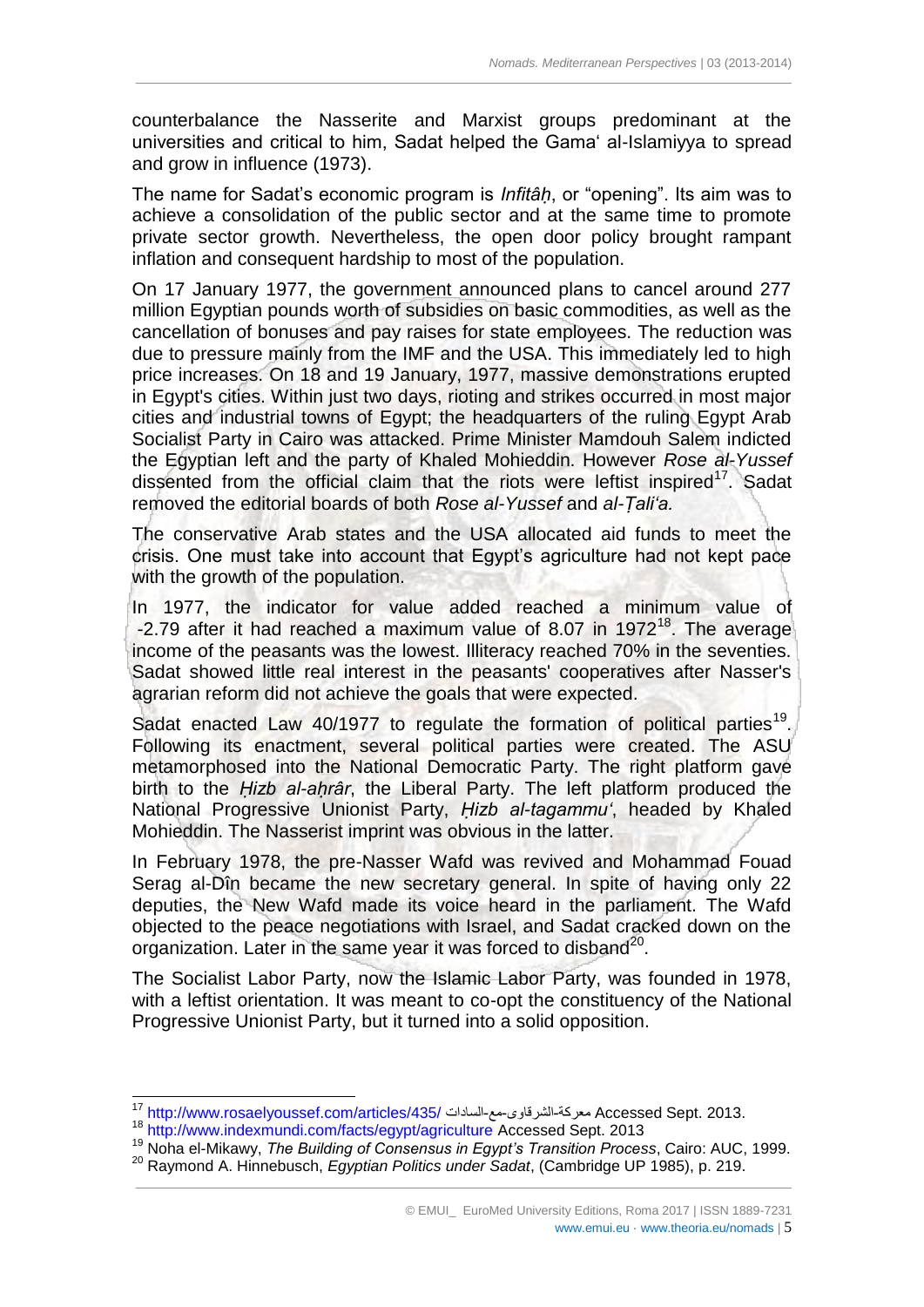In 1979, parliamentary elections took place with the participation of the new registered parties. Under its new name of National Democratic Party (NDP), the government party won 92 % of the seats!

 $\_$  ,  $\_$  ,  $\_$  ,  $\_$  ,  $\_$  ,  $\_$  ,  $\_$  ,  $\_$  ,  $\_$  ,  $\_$  ,  $\_$  ,  $\_$  ,  $\_$  ,  $\_$  ,  $\_$  ,  $\_$  ,  $\_$  ,  $\_$  ,  $\_$  ,  $\_$  ,  $\_$  ,  $\_$  ,  $\_$  ,  $\_$  ,  $\_$  ,  $\_$  ,  $\_$  ,  $\_$  ,  $\_$  ,  $\_$  ,  $\_$  ,  $\_$  ,  $\_$  ,  $\_$  ,  $\_$  ,  $\_$  ,  $\_$  ,

On 20 November 1977, Anwar Sadat addressed the Knesset in Jerusalem, and in September 1978 he signed the Camp David agreements. Six months later the peace treaty was concluded between Egypt and Israel. A referendum on "peace and democracy" was held in April 1979 to ratify the treatise; the Parliament was disbanded shortly thereafter.

Although most Egyptians accepted Sadat's policy, opposition widened in the period following the treatise. Sadat's position was endangered by opposition from all directions. In September 1981 he resorted to repression, and at least 1536 oppositional members from across the political spectrum were arrested $^{21}$ . 'Omar al-Tilimsani, the Guide of the Muslim Brothers, was among them<sup>22</sup>.

On 6 October 1981, four enlisted men, an army major, ʻEssam al-Qamari, and a lieutenant, Khaled El-Islambouli, opened fire at Sadat and his entourage while he was reviewing the military parade celebrating the Yom Kippur war. Al Gama'a al-Islamiyya, a Brotherhood offshoot, had plotted the attack $^{23}$ . Khaled El-Islambouli, Mohammad al-Salam Farag, ʻEssam al-Qamari and three other co-conspirators were executed on 15 April 1982.

**3.** Vice-president Mohammad Hosni Sayyid Mubarak was sworn in as President on 14 October 1981, eight days after the Sadat assassination. He declared at that time the "emergency law",<sup>24</sup> a martial law that would last throughout his presidency. "At the close of the Sadat era, the huge authoritarian-bureaucratic state which Nasser built remained largely intact".<sup>25</sup> Mubarak, however, liberated most of the prisoners incarcerated by Sadat in the month prior to his assassination.

Mubarak wanted to continue the *Inftitâḥ* but maintain the food subsides. His main success during his first years in office was restoring balance in Egypt's foreign policy and in particular, restoring ties with the Arab world. In 1980, Iraq launched a war against Iran that lasted until 1988, and Mubarak supported the Iraqi cause; many Egyptian expatriates were employed by Iraq during the war.

**3.1.** The first parliamentary elections under the new regime took place in May 1984 according to a new electoral law. According to this law, no parties were allowed representation unless they obtained 8% of all national votes. All seats obtained by parties that did not reach the percentage were added to the winning party. Mubarak's National Democratic Party obtained 72.9% of the votes and 87% of the seats, 390 out of 448.

\_\_\_\_\_\_\_\_\_\_\_\_\_\_\_\_\_\_\_\_\_\_\_\_\_\_\_\_\_\_\_\_\_\_\_\_\_\_\_\_\_\_\_\_\_\_\_\_\_\_\_\_\_\_\_\_\_\_\_\_\_\_\_\_\_\_\_\_\_\_\_\_\_\_\_\_\_\_\_\_\_\_\_\_\_\_\_\_\_\_\_\_\_\_\_

 $\overline{\phantom{a}}$ 

<sup>&</sup>lt;sup>21</sup> Salah Montasar, *Al-ṣuʻûd wa-l-suqûṭ*, 3<sup>rd</sup> ed. (Cairo: al-Miṣrî al-Yawm, 2011), p. 70.

<sup>22</sup> *Ayyâm maʻ al-Sâdât* (Cairo: Dâr al-Iʻtiṣâm, 1984), p. 5.

<sup>23 &#</sup>x27;Aboud al-Zomor, a military intelligence officer was the leading figure of Al-Gama'a al-Islamiyya. See his views in March 2011: [http://www.memrijttm.org/clip\\_transcript/en/2868.htm](http://www.memrijttm.org/clip_transcript/en/2868.htm) <sup>24</sup> Law No. 162 of 1958.

<sup>25</sup> Hinnebusch, *Egyptian* , p. 78.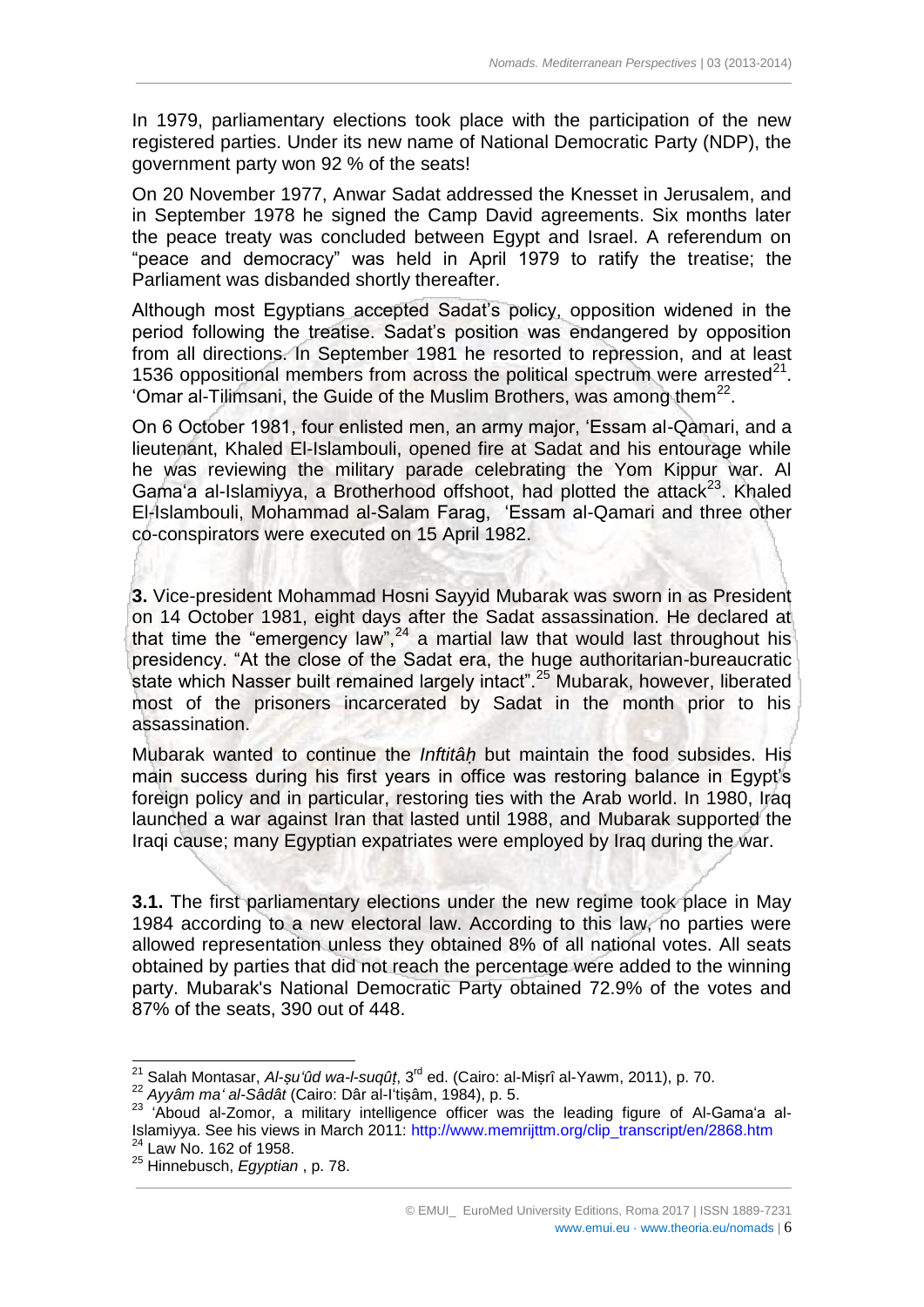The parliamentary opposition could never be successful under such rules, not to mention the tricks used by the authorities, but it participated in the elections. The Muslim Brotherhood formed an alliance with the New Wafd in the 1984 elections and received 58 seats.

 $\_$  ,  $\_$  ,  $\_$  ,  $\_$  ,  $\_$  ,  $\_$  ,  $\_$  ,  $\_$  ,  $\_$  ,  $\_$  ,  $\_$  ,  $\_$  ,  $\_$  ,  $\_$  ,  $\_$  ,  $\_$  ,  $\_$  ,  $\_$  ,  $\_$  ,  $\_$  ,  $\_$  ,  $\_$  ,  $\_$  ,  $\_$  ,  $\_$  ,  $\_$  ,  $\_$  ,  $\_$  ,  $\_$  ,  $\_$  ,  $\_$  ,  $\_$  ,  $\_$  ,  $\_$  ,  $\_$  ,  $\_$  ,  $\_$  ,

In February 1986, the Central Security police force mutinied; it looted and set fire to night clubs and luxury hotels<sup>26</sup>. The origins of the 1986 mutiny have never been made clear. It has been said that the rioting security police, all of them draftees, were furious over a rumor that their tours of duty were being extended by a year, from three years to four. Civilians joined in the arson and looting, shouting Islamic slogans. Police and soldiers, backed by tanks, put down the mutiny with brutal efficiency. Mubarak survived and even cemented his power.

In April 1987, new elections were held to pre-empt a decision by the judiciary declaring unconstitutional the composition of the existing Parliament. The ruling party won "only 309 seats" in addition to 40 seats of so-called independents. During the 1987 elections, the Muslim Brotherhood formed an alliance with the Socialist Labor Party and they both obtained 56 seats. Mubarak was reelected when his National Democratic Party won the elections and appointed him as the only candidate<sup>27</sup>.

The "Salsabil case" is often used to mark the beginning of the confrontational stage between President Hosni Mubarak's regime and the Muslim Brotherhood<sup>28</sup>. In 1983, Hasan Malek and Khairat Shater cofounded one of Egypt's first software companies, "Salsabil", which signed the Egyptian military as one of its clients. In 1992, its three owners, Shater, Malek and Mahmud ʻEzzat, all belonging to the Muslim Brotherhood, were arrested under the accusation of gathering sensitive strategic information.

**3.2.** Iraqi troops invaded Kuwait on 2 August 1990. Saddam Hussein claimed that Kuwait was slant-drilling across the border into Iraq's Rumaila oil field, and also accused Kuwait of other attacks on the economy of Iraq. Egypt condemned the invasion and sent troops to join the coalition forces that liberated Kuwait in January 1991. In this way, Mubarak won a reputation as an international statesman and his country enjoyed the material favor of the rich oil countries. A significant portion of the national debt was forgiven and rescheduled. His administration began reforms to reorganize the financial sector and encourage free trade, promoting privatization and private sector development.

As for the internal politics, not everything looked so promising. In June 1991, ten opposition parties including the Muslim Brotherhood signed a 10-point joint statement calling for a new constitution that would establish an effective

1

<sup>&</sup>lt;sup>26</sup> Salah Montasar, p. 119

<sup>&</sup>lt;sup>27</sup> Under the 1980 amendments of the 1971 Egyptian Constitution, the president of the republic was elected indirectly in a two-stage system unique to Egypt. The People's Assembly, the lower house of Parliament, nominated one of a number of candidates for presidency. The presidential candidate requires at least a two-thirds majority in the People's Assembly in order to proceed to the second stage of the elections.

<sup>28</sup> *Middle East Contemporary Survey*, ed. Ami Ayalon, vol. 16, (Tel Aviv: 1992), p 374.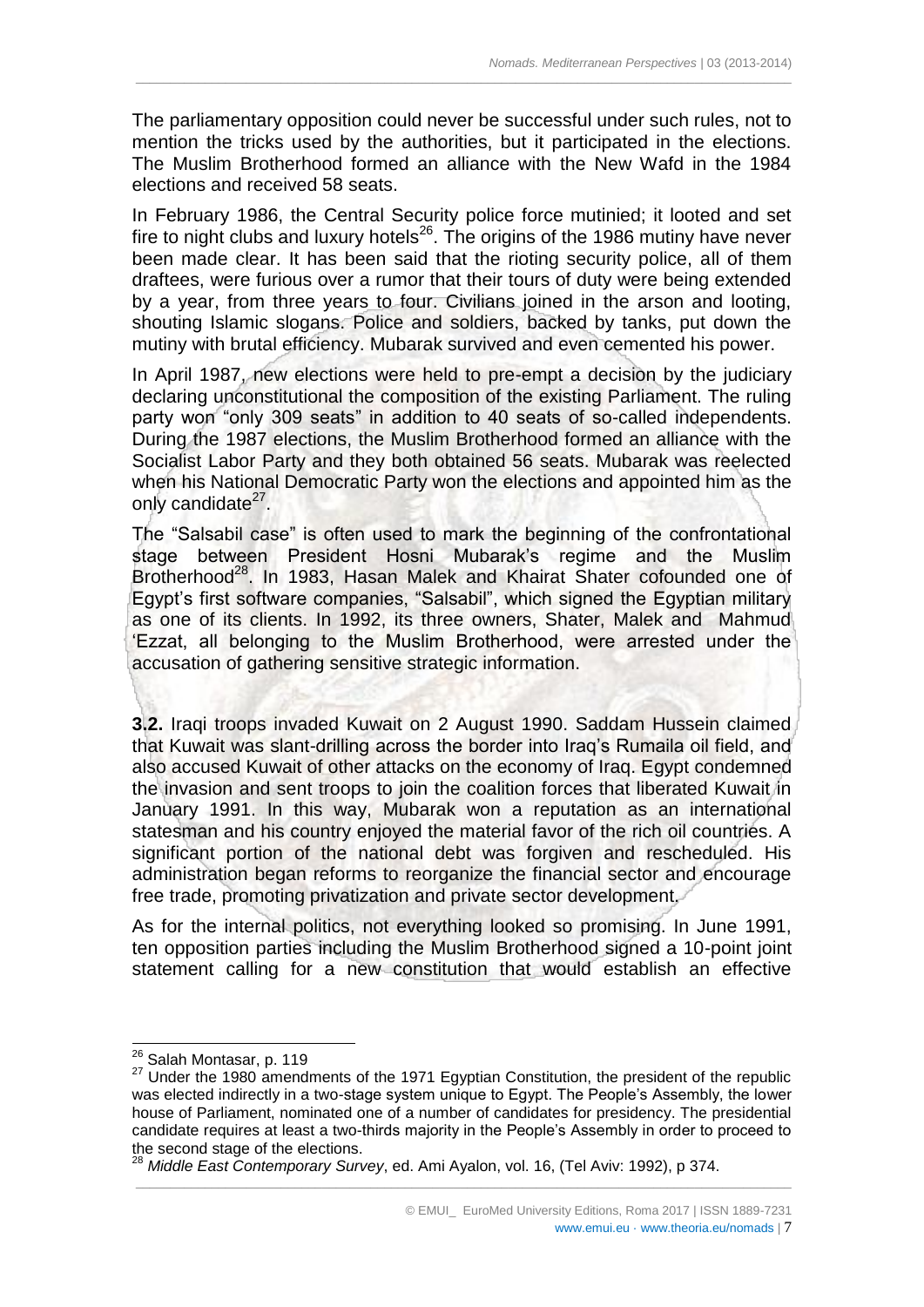parliament<sup>29</sup>. Their force as opposition was trifling, and Mubarak was reelected to a third six-year term in 1993.

 $\_$  ,  $\_$  ,  $\_$  ,  $\_$  ,  $\_$  ,  $\_$  ,  $\_$  ,  $\_$  ,  $\_$  ,  $\_$  ,  $\_$  ,  $\_$  ,  $\_$  ,  $\_$  ,  $\_$  ,  $\_$  ,  $\_$  ,  $\_$  ,  $\_$  ,  $\_$  ,  $\_$  ,  $\_$  ,  $\_$  ,  $\_$  ,  $\_$  ,  $\_$  ,  $\_$  ,  $\_$  ,  $\_$  ,  $\_$  ,  $\_$  ,  $\_$  ,  $\_$  ,  $\_$  ,  $\_$  ,  $\_$  ,  $\_$  ,

There are 21 syndicates in Egypt. The most active and semi-independent are the bar association, the journalists, the medical doctors, and the engineers' associations. Syndicates were mainly dominated by the Muslim Brotherhood throughout the 1980s and 90s; however, the state enacted Law 100/1993 (and Law 5/1995 with amendments) to hamper the Islamists' hegemony in these syndicates, which became dominated by members of the then-ruling National Democratic Party

ʻAbdel-Harith Madani had represented defendants accused of involvement with al-Gamâʻa al-Islamîya, a group waging an armed rebellion against the government of Mubarak. In the evening of 26 April 1994, the police raided his office and arrested him in relation to lawsuit number 235 of 1994/ Supreme State Security. Madani, who was 34 years old and in good health, died fortyfour hours after his arrest. The Egyptian Organization for Human Rights and the bar association contend he died of torture<sup>30</sup>.

**3.3.** On 26 June 1995, Mubarak flew to Addis Ababa, and while leaving the airport he and his convoy were ambushed by an Egyptian Gamaʻa al-Islamîya squad, led by the Sudanese Mohammad Seraj. Mohammad el-Islambouli, the older brother of Khaled El-Islambouli, also took part in the assassination attempt. Mubarak's driver managed to return to the airport and Mubarak flew back to Cairo. Sudan was openly involved in the attempt and Mohammad el-Islambouli himself escaped through Sudan, to Iran, where he received political asylum.

In October 1995, 49 members of the MB were indicted and the list was headed by 'Isâm al-Dîn al-'Eryân<sup>31</sup>. On 19 November 1995, a suicide bombing at the Egyptian embassy in the Pakistani capital Islamabad killed 15 people and wounded more than 60. Although three organizations claimed responsibility for the bombing, only Al-Qaeda was actually responsible. Ayman al-Zawahiri would later write his memoir in which he admitted responsibility for the bombings $^{32}$ .

Al-Gamâʿa al-Islamîya suffered under massive repression by the Egyptian authorities. Twenty thousand Islamists were in custody at the time. It was ready to renounce violence, but Zahawiri instigated them against the "nonviolence initiative" and, on 17 November 1997, al-Gamâʻa al-Islamîya showed its brutality with the attack at the Temple of Hatshepsut in Luxor that slaughtered 58 foreign tourists and four Egyptians.

<sup>&</sup>lt;sup>29</sup> [www.hrw.org/reports/1992/.../MEW1-01.html](http://www.hrw.org/reports/1992/.../MEW1-01.html) Accessed Dec. 2012.

*Middle East Contemporary Survey 1991*, ed. Ami Ayalon, vol. 15 (Boulder, Colo. : Westview, 1993), p. 352.

<sup>30</sup> <http://www.derechos.org/human-rights/mena/eohr/fear.html> Accessed Sept. 2013

<sup>31</sup> Muḥammad Salîm al-ʿAwwâ, *Qaḍîyat al-ikhwân al-muslimîn 1995*, Cairo: Dâr al-Shurûq, 2012.

\_\_\_\_\_\_\_\_\_\_\_\_\_\_\_\_\_\_\_\_\_\_\_\_\_\_\_\_\_\_\_\_\_\_\_\_\_\_\_\_\_\_\_\_\_\_\_\_\_\_\_\_\_\_\_\_\_\_\_\_\_\_\_\_\_\_\_\_\_\_\_\_\_\_\_\_\_\_\_\_\_\_\_\_\_\_\_\_\_\_\_\_\_\_\_ <sup>32</sup> *Fursân taḥta râyat al-Nabî* (*Knights under the Banner of the Prophet*), first published by al-Sharq al-Awsat, a Saudi Arabian journal, in 2001, and then in a larger 2<sup>nd</sup> edition, by Sahab, in Riyad [http://azelin.files.wordpress.com/2010/11/ayman-al-zawahiri-knights-under-the-prophets](http://azelin.files.wordpress.com/2010/11/ayman-al-zawahiri-knights-under-the-prophets-banner-second-edition.pdf)[banner-second-edition.pdf](http://azelin.files.wordpress.com/2010/11/ayman-al-zawahiri-knights-under-the-prophets-banner-second-edition.pdf) Accessed Sept. 2013.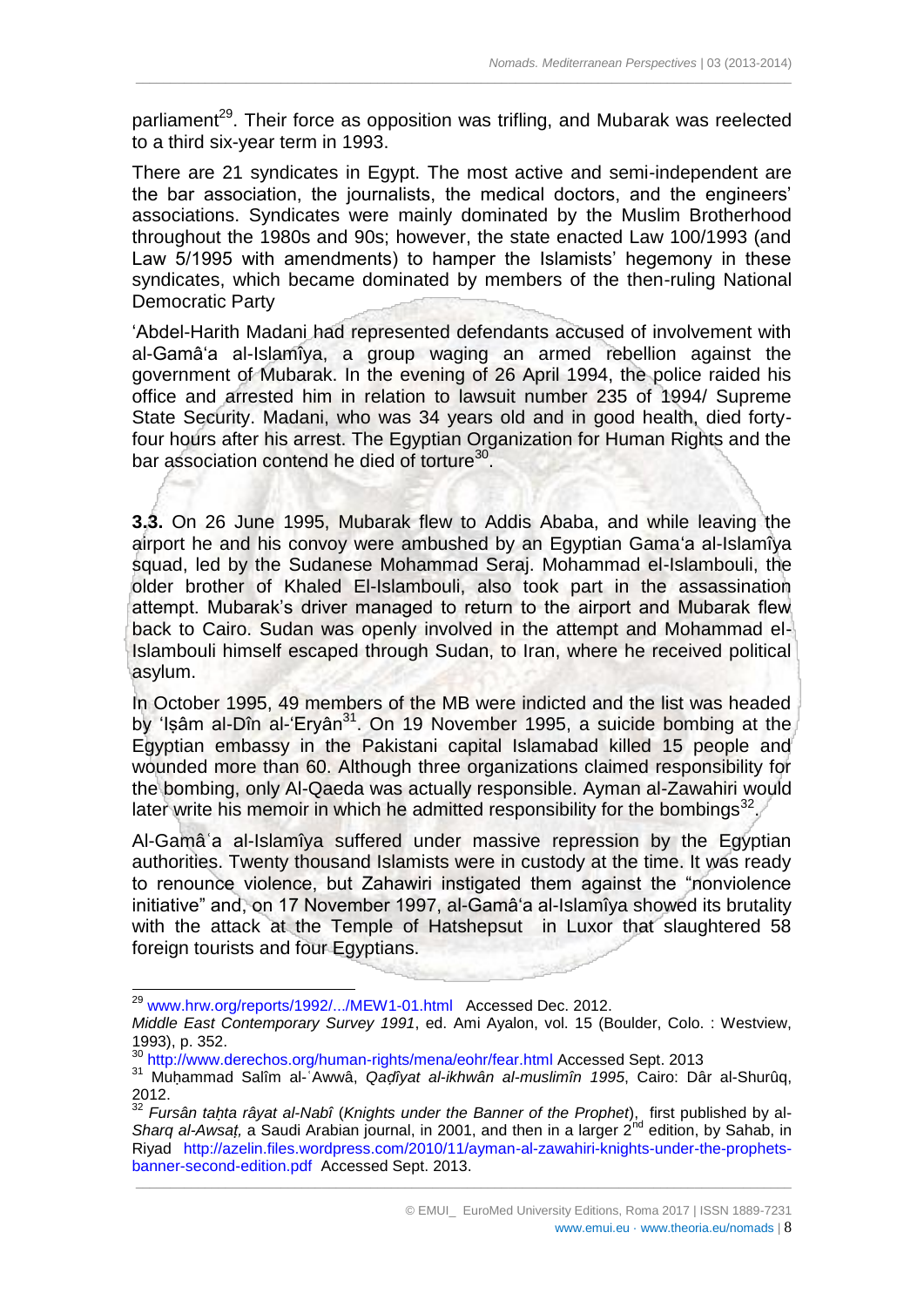Public opinion rose up against the Islamist movement, and Mubarak was elected as president for a fourth six-year term in 1999. After the election, Public Enterprise Sector Minister ʻAtef ʻObeid was nominated Prime Minister, an office he held from October 1999 to July 2004<sup>33</sup>. 'Obeid's appointment was decided by Mubarak's son, Gamal. His administration carried out the privatization of many companies of the public sector. Through his mandate, corruption became widespread and in 2012 ʻAtef ʻObeid was convicted of squandering more than 700 million Egyptian pounds of public funds.

 $\_$  ,  $\_$  ,  $\_$  ,  $\_$  ,  $\_$  ,  $\_$  ,  $\_$  ,  $\_$  ,  $\_$  ,  $\_$  ,  $\_$  ,  $\_$  ,  $\_$  ,  $\_$  ,  $\_$  ,  $\_$  ,  $\_$  ,  $\_$  ,  $\_$  ,  $\_$  ,  $\_$  ,  $\_$  ,  $\_$  ,  $\_$  ,  $\_$  ,  $\_$  ,  $\_$  ,  $\_$  ,  $\_$  ,  $\_$  ,  $\_$  ,  $\_$  ,  $\_$  ,  $\_$  ,  $\_$  ,  $\_$  ,  $\_$  ,

**3.4**. In the 2000 elections the members of the Muslim Brotherhood had to run as independent<sup>34</sup>. They won 17 parliamentary seats, making them the largest opposition bloc in Parliament. Opposition candidates won only 33 seats in the 444-seat Assembly, but independent candidates captured 218 of the 388 seats attributed to the ruling National Democratic Party. The Parliament was a tame organism and civil society had to express its discontent through other channels.

While the Mubarak regime tolerated syndicates, unions, business associations and service-based organizations, it continued to harass pro-democracy actors like human rights organizations and non-religious social movements, regularly accusing them of being agents of foreign regimes or "spies" seeking to destroy the Egyptian state. Two of the most famous defaming and arbitrary arrests and detention cases were against directors of human rights organizations in 1998 and 2000. The first case targeted Hafez Abu Seʻada, the Director of the Egyptian Organization for Human Rights, who was detained as a consequence of a human rights report that blamed the security apparatus for torturing and unlawfully detaining 100 Egyptian Copts in al-Koshh village in Upper Egypt in August 1998<sup>35</sup>.

The second was against Saʻad Eddin Ibrahim (b. 1938), Professor at the American University in Cairo (AUC) and Director of Ibn Khaldun Center for Human Rights, whose organization monitored the 2000 Parliamentary elections. In the summer of 2000 he and 27 of his colleagues were arrested and subsequently tried before a state security court. Saʻad Eddin Ibrahim was imprisoned for nine months after being found guilty in May 2001. Ibrahim was released in February 2002 pending a retrial, resentenced to seven years in July 2002, and released in December 2002. The Court of Cassation acquitted him in March 2003<sup>36</sup>.

Critical columnists were also victims of the repressive state apparatus. Columnists created public opinion contrary to the regime, revealing its corrupt

1

<sup>33</sup> "Egypt: Mubarak picks privatization chief as prime minister" in MEED: *Middle East Economic Digest*;10/15/1999, vol. 43, issue 41, p. 25.

<sup>34</sup> *Al-Ikhwân fî Barlamân 2000 : dirâsa taḥlîlîyah li-adâ' Nuwwâb al-Ikhwân al-Muslimîn fî Barlamân 2000-2005*, ed. Markaz al-Umma li-l-Dirâsât wa-al-Tanmiyah, bi-l-taʻâwun maʻa al-Markaz al-Dawlî li-l-I'lâm ; presentation Muḥammad Mahdî 'Ākif. Cairo, 2005.

Reported by the Egyptian Organization for Human Rights, [www.eohr.org](http://www.eohr.org/), and Féderation Internationale des Droits de l'Homme, FIDH:<http://www.fidh.org/>

Reported by the Ibn Khaldoun Center for Development Studies, <http://www.ibnkhalduncenter.org/>

\_\_\_\_\_\_\_\_\_\_\_\_\_\_\_\_\_\_\_\_\_\_\_\_\_\_\_\_\_\_\_\_\_\_\_\_\_\_\_\_\_\_\_\_\_\_\_\_\_\_\_\_\_\_\_\_\_\_\_\_\_\_\_\_\_\_\_\_\_\_\_\_\_\_\_\_\_\_\_\_\_\_\_\_\_\_\_\_\_\_\_\_\_\_\_ For Saʿad's Eddin short biography, cf. [http://encyclopedia.jrank.org/articles/pages/5738/Ibrahim-](http://encyclopedia.jrank.org/articles/pages/5738/Ibrahim-Saad-Eddin-1938.html)[Saad-Eddin-1938.html](http://encyclopedia.jrank.org/articles/pages/5738/Ibrahim-Saad-Eddin-1938.html) Accessed Sept. 2013

www.emui.eu · www.theoria.eu/nomads | 9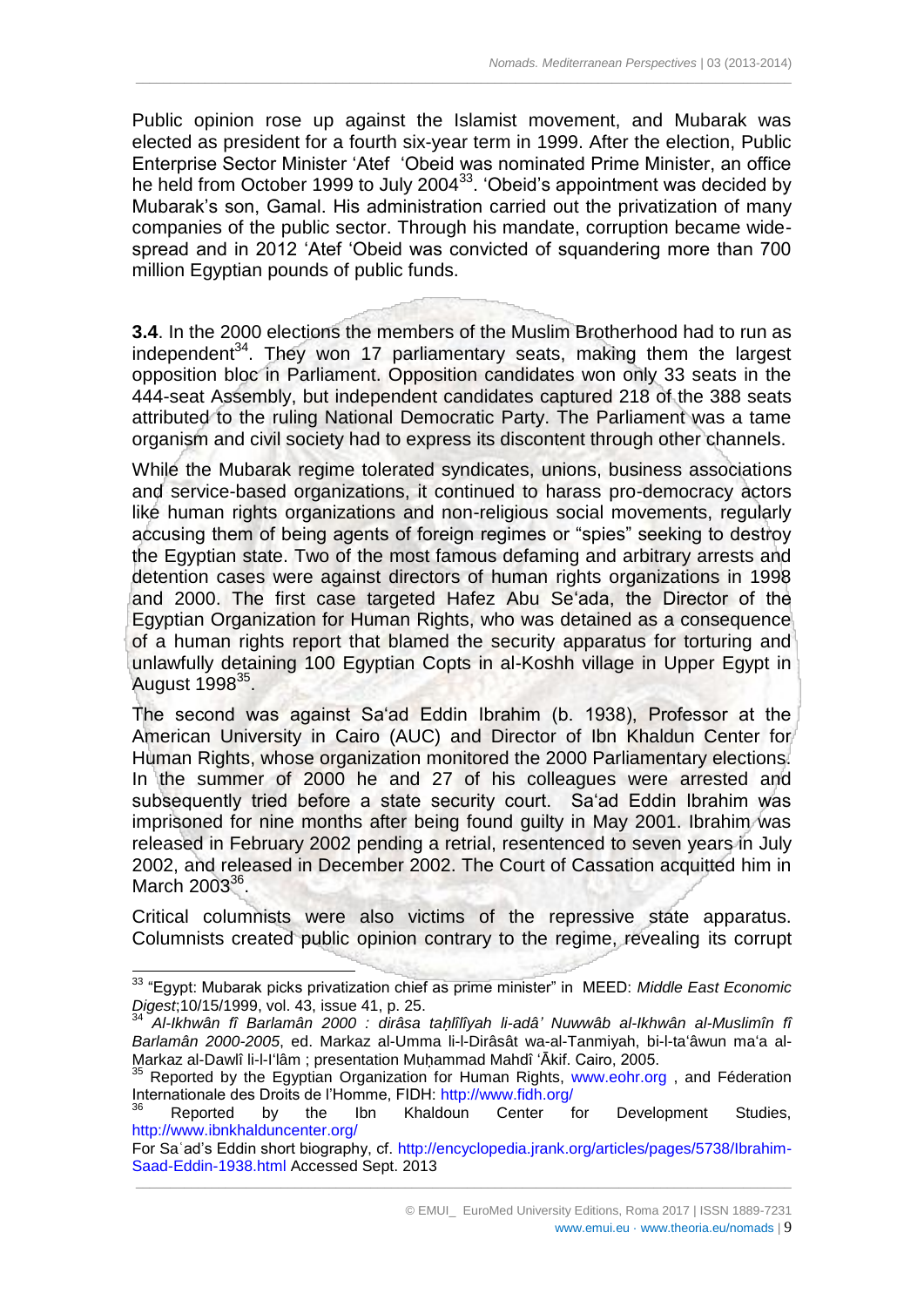practice and its machinations to remain in power. The best known columnist is perhaps ʻAbdel Halim Qandil, a Nasserist journalist. Through his writings in *Al-ʻArabî al-Naṣirî,* Qandil built a large following; in 2004, he helped establish *Kefaya* (see below)<sup>37</sup>. On 2 November of the same year, Qandil was kidnapped by anonymous thugs, beaten up and thrown out on the Suez desert road. Unfortunately, his case was not unique<sup>38</sup>. Qandil is the current (2012) editor-inchief of the private weekly *Ṣawt al-Umma*, but he has not escaped the wrath this time of the Muslim Brotherhood<sup>39</sup>.

 $\_$  ,  $\_$  ,  $\_$  ,  $\_$  ,  $\_$  ,  $\_$  ,  $\_$  ,  $\_$  ,  $\_$  ,  $\_$  ,  $\_$  ,  $\_$  ,  $\_$  ,  $\_$  ,  $\_$  ,  $\_$  ,  $\_$  ,  $\_$  ,  $\_$  ,  $\_$  ,  $\_$  ,  $\_$  ,  $\_$  ,  $\_$  ,  $\_$  ,  $\_$  ,  $\_$  ,  $\_$  ,  $\_$  ,  $\_$  ,  $\_$  ,  $\_$  ,  $\_$  ,  $\_$  ,  $\_$  ,  $\_$  ,  $\_$  ,

**3.5.** Mubarak's regime took a new direction around 2000 when Gamal, the second son of the president, joined the National Democratic Party and started a skyrocketing political career. Within less than two years, the issue of *tawrîth,*  "hereditary transmission" or "inherited rule" began to surface. Mohammad Hasanayn Haykal spoke on the occasion of the fiftieth anniversary of the July Revolution at the American University in Cairo. He referred to the rumor about *tawrîth* that was spreading throughout Egyptian society and rejected *tawrîth*, saying that Egypt is a republic<sup>40</sup>. Nevertheless, the Constitution was amended in 2007 to prevent any legal obstacles on the road to the presidency of Gamal Mubarak<sup>41</sup>. Western media such as the *New York Times* in 2003 openly sympathized with the heir<sup>42</sup>.

The threat of an hereditary rule triggered a reaction against the regime. The outcry *Kefaya Mubarak!* "Enough with Mubarak" gave the name to an oppositional movement that made its debut on the national stage on 12 December 2004 as the embodiment of the anti-*tawrîth* camp. Kefaya fused different strands of opposition to Mubarak as no movement had before<sup>43</sup>. A key instrument for its work has become the internet, where it had its own web site which is no longer accessible since February 2013. It is there where the manifesto of the movement was published<sup>44</sup>.

بيان تأسيس كفاية

 $\overline{\phantom{a}}$ 

For instance, Mohammad El Sharqawi in 2006, Kamal Murad in 2008, see The Arabic<br>work for thuman Rights hand Rights hardware hornestion: Network **for Human** Rights Information: [http://lib.ohchr.org/HRBodies/UPR/Documents/Session7/EG/ANHRI\\_UPR\\_EGY\\_S07\\_2010\\_Ar](http://lib.ohchr.org/HRBodies/UPR/Documents/Session7/EG/ANHRI_UPR_EGY_S07_2010_ArabicNetworkforHumanRightsInformation.pdf) [abicNetworkforHumanRightsInformation.pdf](http://lib.ohchr.org/HRBodies/UPR/Documents/Session7/EG/ANHRI_UPR_EGY_S07_2010_ArabicNetworkforHumanRightsInformation.pdf) Accessed Sept. 2013.

<sup>37</sup> ʻAbd al-Ḥalîm Qandîl published several books: *Al-Ayyâm al-Ukhrà* (*The Other Days*), *Al-Ra'îs al-Badîl* (*The Alternative President*), and *Kart Aḥmar li-l-Ra'îs* (*Red Card for the President).* 38

<sup>39</sup> [http://english.ahram.org.eg/NewsContent/1/0/51859/Egypt/Dozens-protest-charges-against](http://english.ahram.org.eg/NewsContent/1/0/51859/Egypt/Dozens-protest-charges-against-newspaper-editor-cr.aspx)[newspaper-editor-cr.aspx](http://english.ahram.org.eg/NewsContent/1/0/51859/Egypt/Dozens-protest-charges-against-newspaper-editor-cr.aspx) Accessed Sept. 2013.

<sup>40</sup> Mohammad Hassanein Haykal gained the favor of Mubarak as his book *Mubârak wazamânu-hu* shows (Cairo: Dâr al-Shurûk, 2012).

<sup>&</sup>lt;sup>41</sup> Various amendments strengthened President Mubarak's hold on the presidency. [http://www.carnegieendowment.org/files/egypt\\_constitution\\_webcommentary01.pdf](http://www.carnegieendowment.org/files/egypt_constitution_webcommentary01.pdf) Accessed Sept. 2013.

<sup>42</sup> <http://www.nytimes.com/2003/12/21/international/middleeast/21EGYP.html?pagewanted=all> Accessed Sept. 2013.

<sup>43</sup> Nadia Oweidat et al., *The Kefaya movement : a case study of a grassroots reform initiative*, Santa Monica CA: RAND, 2008.

<http://www.harakamasria.org/>Accessed Dec. 2012.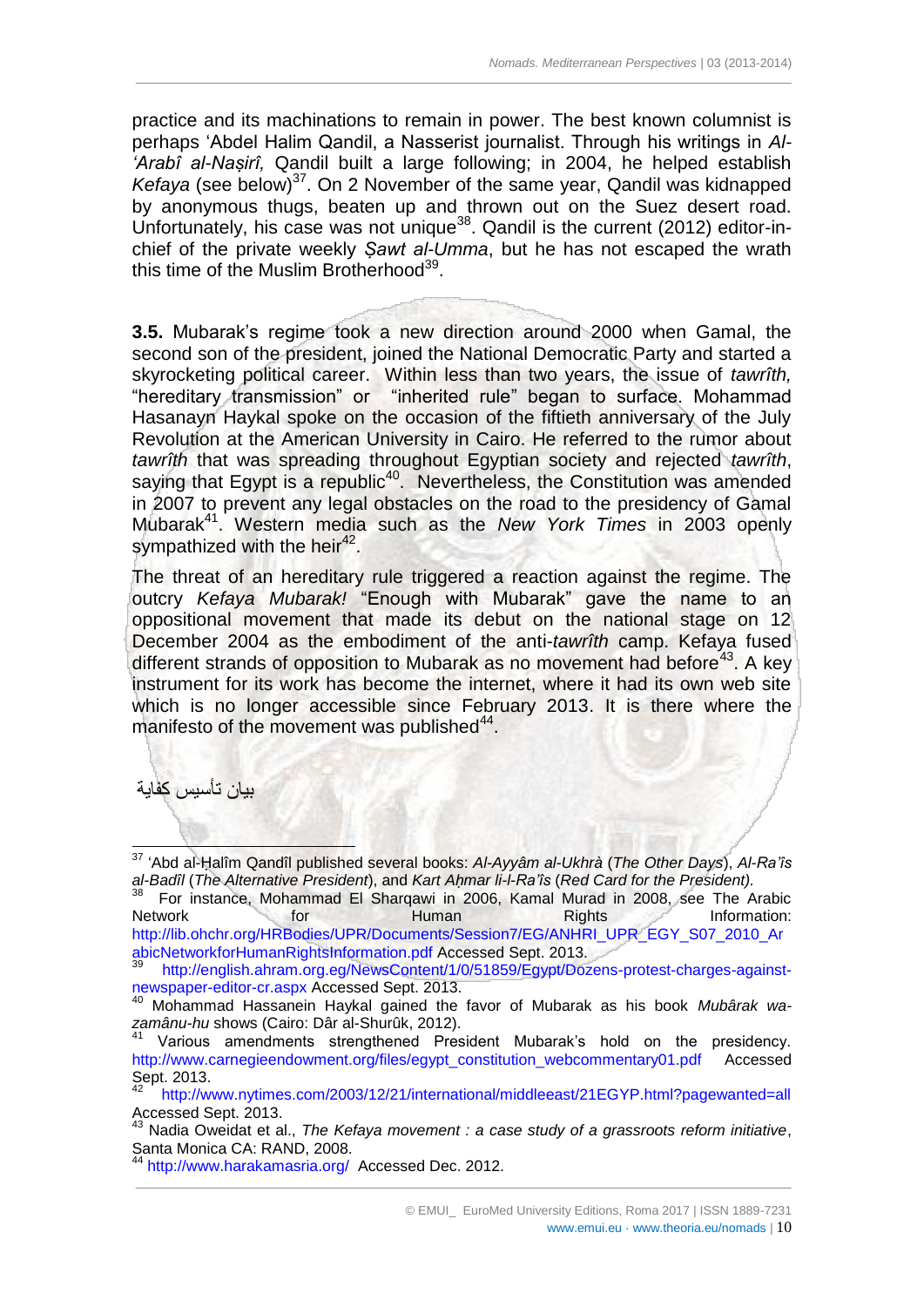We, the undersigned, are citizens of Egypt; are part of its rich social texture; and are active in its public life in different arenas: intellectual, civic, political, cultural, and unionist. We come from different walks of life and together represent Egypt's rich political diversity. We believe there are two grave dangers which beset our nation today. They are two sides of the same coin, each nourishing the other, and neither curable alone:

 $\_$  ,  $\_$  ,  $\_$  ,  $\_$  ,  $\_$  ,  $\_$  ,  $\_$  ,  $\_$  ,  $\_$  ,  $\_$  ,  $\_$  ,  $\_$  ,  $\_$  ,  $\_$  ,  $\_$  ,  $\_$  ,  $\_$  ,  $\_$  ,  $\_$  ,  $\_$  ,  $\_$  ,  $\_$  ,  $\_$  ,  $\_$  ,  $\_$  ,  $\_$  ,  $\_$  ,  $\_$  ,  $\_$  ,  $\_$  ,  $\_$  ,  $\_$  ,  $\_$  ,  $\_$  ,  $\_$  ,  $\_$  ,  $\_$  ,

First, The odious assault on Arab native soil through:

1. The US occupation of Iraq;

2. The Zionist devastation daily wreaked on the Palestinian people bordering on a holocaust; and

3. The designs, including the Broader Middle East Initiative, to recast the map and fate of the Arab region and people.

All civil and political efforts must be amassed and coordinated to ward off this peril to the future survival of the Arab peoples and society.

Second, The repressive despotism that pervades all aspects of the Egyptian political system and want of democratic governance. Political reform constitutes:

1. Termination of the current monopoly of power at all levels, starting with the seat of the President of the Republic;

2. Effecting the rule of law as the supreme source of legitimacy;

3. Elimination of the current unfounded monopoly and squandering of the wealth of the nation; and

4. Regaining Egypt's legitimate and significant, if now lost, place amongst the family of nations.

What to do: The concrete steps in our route to a homeland of democracy and progress for Egyptians call for immediate measures towards:

1. Breaking the hold of the ruling party on power and all its instruments;

2. Cessation of the Emergency Law now in effect for a full quarter century;

- 3. Cessation of all laws which constrain public and individual freedoms; and
- 4. Effecting constitutional reform to

 a. Allow for direct election by citizens of the President and Vice President of the Republic from among several candidates;

\_\_\_\_\_\_\_\_\_\_\_\_\_\_\_\_\_\_\_\_\_\_\_\_\_\_\_\_\_\_\_\_\_\_\_\_\_\_\_\_\_\_\_\_\_\_\_\_\_\_\_\_\_\_\_\_\_\_\_\_\_\_\_\_\_\_\_\_\_\_\_\_\_\_\_\_\_\_\_\_\_\_\_\_\_\_\_\_\_\_\_\_\_\_\_

b. Limit the tenure of the President to a period not to exceed two terms;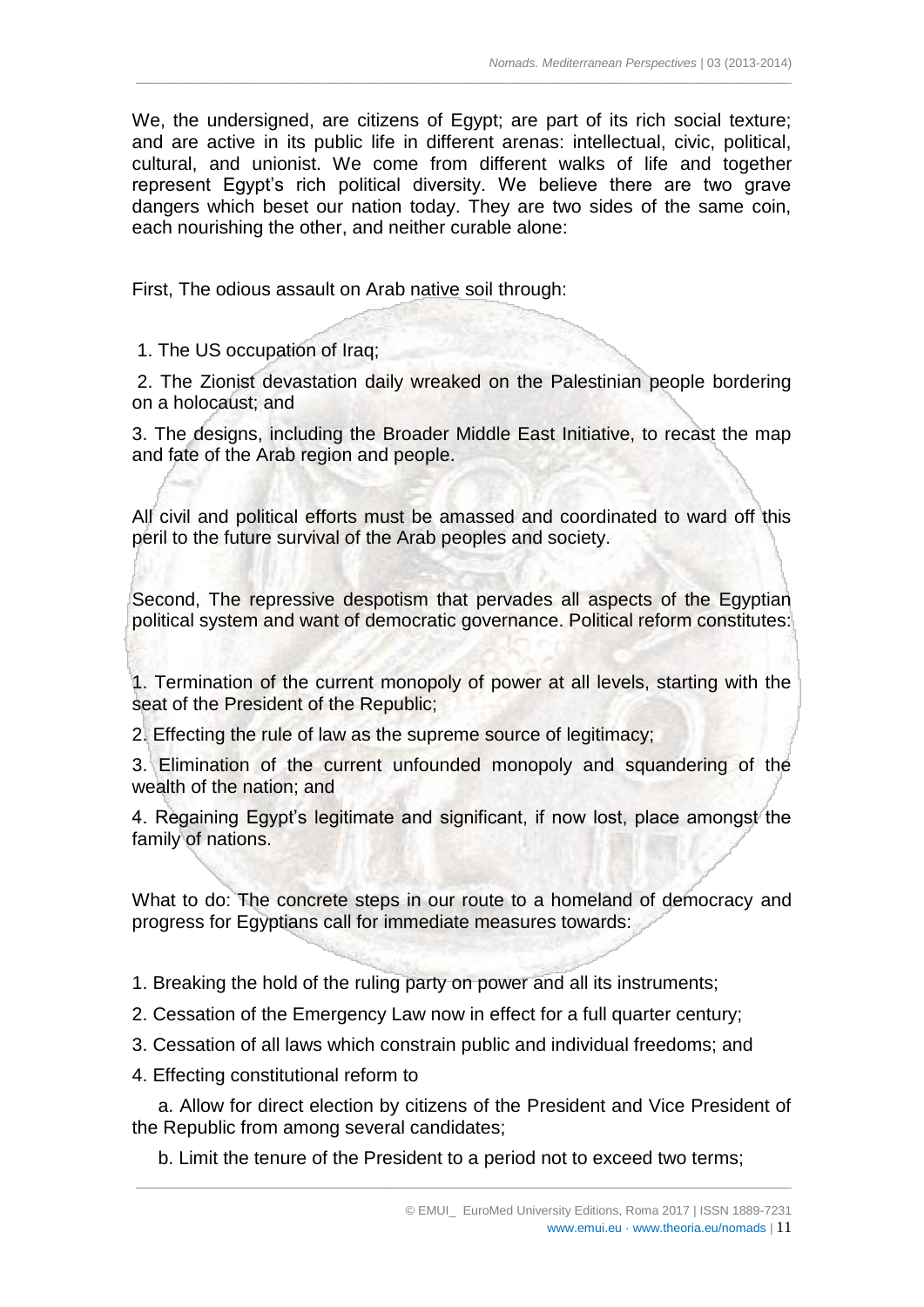c. Limit the almost absolute sanctions and prerogatives currently entrusted to the office of the President of the Republic

 $\_$  ,  $\_$  ,  $\_$  ,  $\_$  ,  $\_$  ,  $\_$  ,  $\_$  ,  $\_$  ,  $\_$  ,  $\_$  ,  $\_$  ,  $\_$  ,  $\_$  ,  $\_$  ,  $\_$  ,  $\_$  ,  $\_$  ,  $\_$  ,  $\_$  ,  $\_$  ,  $\_$  ,  $\_$  ,  $\_$  ,  $\_$  ,  $\_$  ,  $\_$  ,  $\_$  ,  $\_$  ,  $\_$  ,  $\_$  ,  $\_$  ,  $\_$  ,  $\_$  ,  $\_$  ,  $\_$  ,  $\_$  ,  $\_$  ,

 d. Separate the Legislative, Judiciary, and Executive Powers, and elaborate independent checks and balances for each;

 e. Ensure the unsanctioned freedom of association; the formation of political parties; and the publication of newspapers;

f. Remove the current state of sequestration imposed on syndicates; and

 g. Conduct fair and real parliamentary elections under the supervision of the Supreme Judicial Council and State Council for all steps, from citizen registration to the publication of the election results.

The manifesto was released in August 2004 and received supporting signatures from 300 prominent intellectuals. Tareq al-Bishri, a respected judge and a prolific writer, was appointed as an adviser to the movement<sup>45</sup>. Bishri distinguished four main trends in Egyptian politics in the seventies and eighties: Islamic, Nationalist, Liberal and Socialist<sup>46</sup>, and pleaded for "a national project" bringing together the different movements.

George Ishaq was the first coordinator general of the movement; the coordinator used to be the official speaker. In January 2007, ʻAbdel Wahab al-Messiry was elected, but he passed away in July 2008. He was succeeded by the above-mentioned ʻAbdel Halim Qandil, a Nasserist activist and former coeditor-in-chief of *Al-Karâma* newspaper.

ʻAbdel Halim Qandil collected a number of his newspaper articles in a book published in 2010 under the provocative title "The substitute president".<sup>47</sup> One of them carries the headline "The initiative of Kefaya" (5 October, 2009) and summarizes the movement in three slogans: boycott, replacement and disobedience: Boycotting the elections, replacing Mubarak and civil, peaceful disobedience.

Kefaya stretched out also to Islamist activists: Magdy Ahmed Hussein, president of the Islamist Egyptian Labor Party, was a member of the People's Assembly from 1987 to 1990. He was arrested many times, the last time in 2009, until he was liberated in 2011<sup>48</sup>. Mohammad al-Ashqar, a Nasserist Karama Party activist, is currently the coordinator general of Kefaya<sup>49</sup>.

Salah Montaser writes that three factors were effective in toppling the regime: *tawrîth* (inherited rule), corruption and *kefaya*<sup>50</sup>. Kefaya made Egyptians overcome fear. Kefaya was the origin of multiple oppositional movements among workers, doctors, and teachers. Kefaya successfully mobilized wide segments of Egyptian society, although Kefaya's diversity primarily reflected longstanding political trends in Egypt: the leftist and Islamist.

 $\overline{a}$ 

<sup>45</sup> He is the author of many influential publications, such as *Naḥw tayyâr asâsî li-l-umma*, Cairo. Dâr al-Shurûq, 2011.

<sup>46</sup> *Naḥw tayyâr*…, p. 11*.*

<sup>47</sup> *Al-ra'îs al-badîl*, Dâr al-thaqâfa al-gadîda, 2010.

<sup>48</sup> <http://www.magdyhussein.com/site/>Accessed Sept. 2013.

<sup>49</sup> Besides Mohammad ʻAbdel ʻAziz is the youth coordinator of the Egyptian Movement for Change .

<sup>50</sup> *Al-ṣuʻûd wal-l-suqût*, p. 160.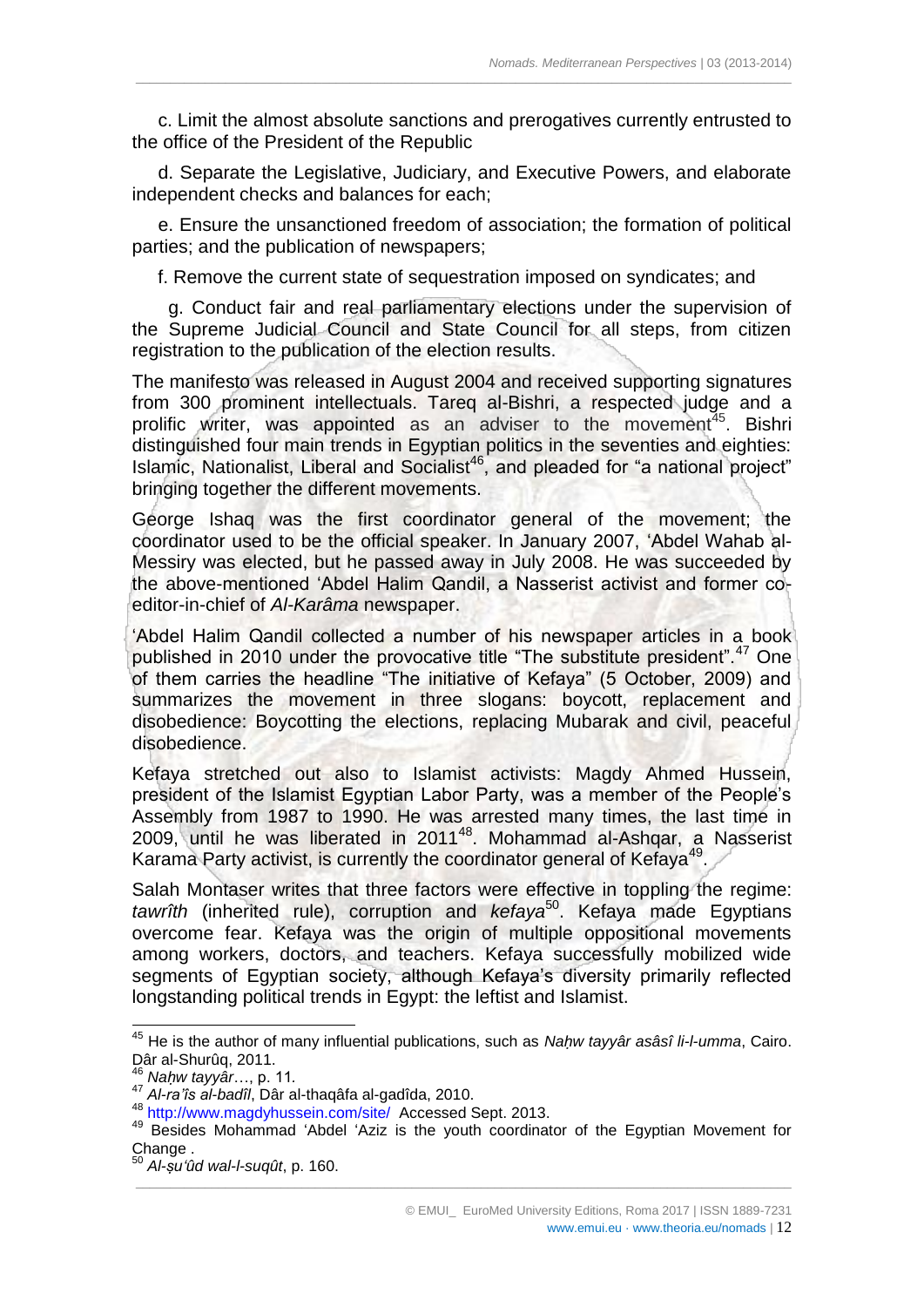The Internet was decisive for the achievements of Kefaya that successfully exploited information technology. Nevertheless, in a nation with only six million Internet users, there are limits to the effectiveness of Internet strategies. The Mubarak regime resorted as usual to violence to choke the movement. Using its capacity to manipulate laws and deploy security forces, it aimed at weakening Kefaya.

 $\_$  ,  $\_$  ,  $\_$  ,  $\_$  ,  $\_$  ,  $\_$  ,  $\_$  ,  $\_$  ,  $\_$  ,  $\_$  ,  $\_$  ,  $\_$  ,  $\_$  ,  $\_$  ,  $\_$  ,  $\_$  ,  $\_$  ,  $\_$  ,  $\_$  ,  $\_$  ,  $\_$  ,  $\_$  ,  $\_$  ,  $\_$  ,  $\_$  ,  $\_$  ,  $\_$  ,  $\_$  ,  $\_$  ,  $\_$  ,  $\_$  ,  $\_$  ,  $\_$  ,  $\_$  ,  $\_$  ,  $\_$  ,  $\_$  ,

**3.6**. The Egyptian presidential election of September 2005 was the first contested presidential election in Egypt's history. Many voices could be heard complaining about fraud. After constitutional amendments were enacted, the election of the president of the republic took place by direct secret ballot from among all citizens who had the right to vote. Hosni Mubarak ran against Ayman Nour, of the *Ghad* Party and against Nuʻman Gomaʻa. Official results gave Mubarak 88.6% of the vote; complaints about fraud were swiftly dismissed

In this way Mubarak won his fifth reelection after 24 years in power; many voices could be heard against his perpetuation in office. Kefaya demonstrated on 21 February 2005 in front of Cairo University<sup>51</sup>.

In the 2005 parliamentary elections (November-December), the Brotherhood's candidates, who had to run as independents because of their exclusion as a political party, won 88 seats (20% of the total)<sup>52</sup>. The legal opposition won only 14 seats. The results of the 2005 election were skewed by the banning of what was assumed to be the main opposition party, the Muslim Brotherhood, and almost insurmountable obstacles for independent candidates.

Mubarak called voters to a referendum on constitutional amendments on 26 March 2007<sup>53</sup>. The constitutional changes empowered the president to dissolve Parliament without holding a referendum, to suspend civil protections in cases the president deems associated with terrorism, and to limit the role of judges in monitoring future elections. Oppositional parties, the Muslim Brotherhood and the Judges Club criticized the reform and the way it was carried out.

Shortly before the referendum, the former presidential candidate Ayman Nour was arrested and 212 public personalities from all across Egypt signed a manifesto denouncing his arrest and the persecution of his *Ghad* (Tomorrow) party as well as that of the Muslim Brotherhood, who were all being referred to military courts<sup>54</sup>.

**3.7.** The last decade of Mubarak's rule witnessed a wave of worker unrest following the installation of Mubarak's cronies to powerful political and economic posts. Two large strikes stopped the Miṣr Spinning and Weaving Company in

-

<sup>&</sup>lt;sup>51</sup> <http://weekly.ahram.org.eg/2005/731/eg10.htm>Accessed Sept. 2013.

<sup>52</sup> Noha Antar, "The Muslim Brotherhood's Succes in the Legislative Election in Egypt: 2005: Reasons adn Implications". *EuroMesco Paper*, October 2006, issue nº 51.

<sup>53</sup> <http://carnegieendowment.org/2007/03/23/egypt-s-constitutional-amendments/2p2x> Accessed Sept. 2013.

<sup>&</sup>lt;sup>54</sup> <http://www.ikhwanweb.com/print.php?id=943> Accessed Sept. 2013.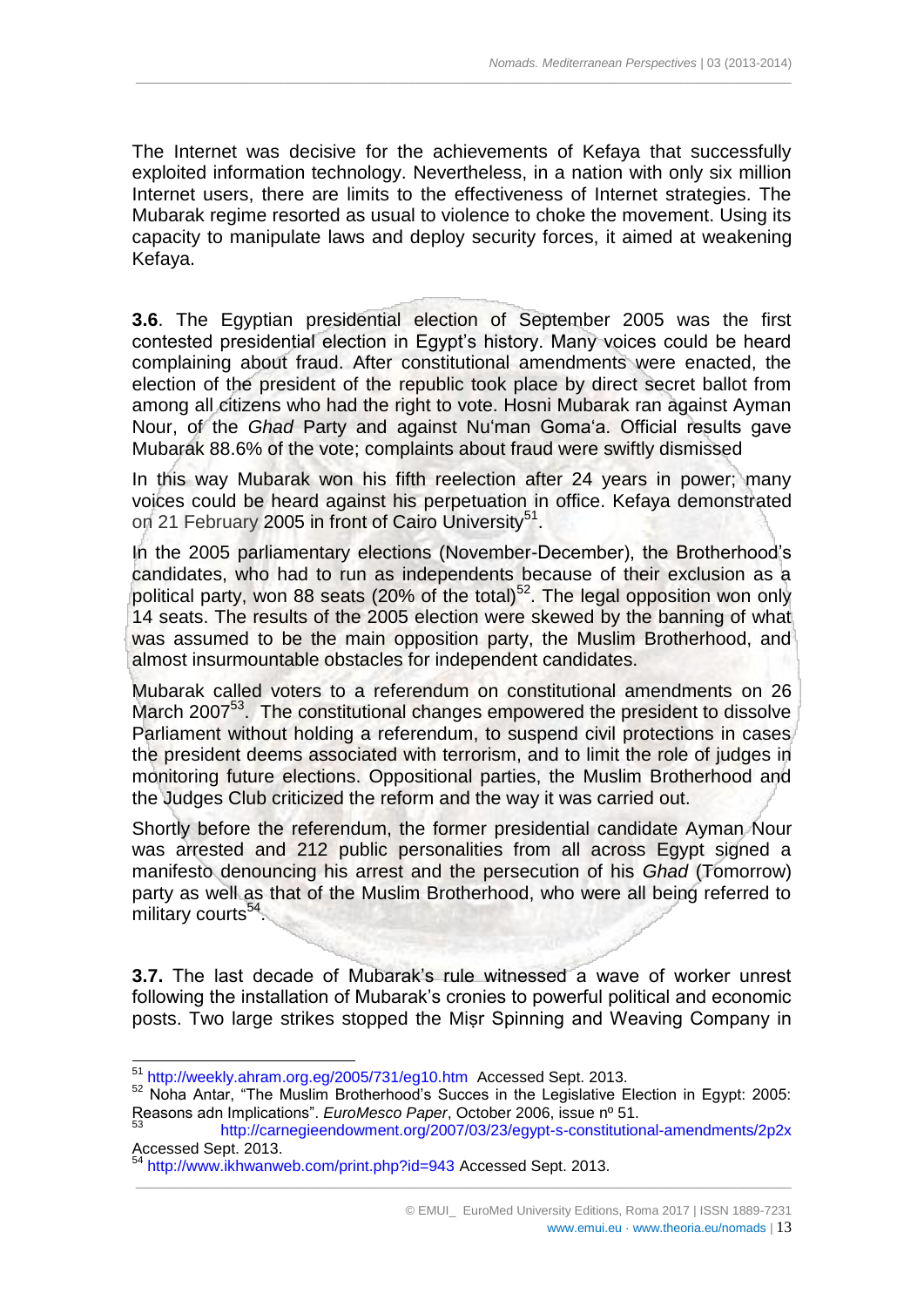Mahalla al-Kubra, in December 2006 and January 2007. The mammoth factory was the flagship of the state-owned sector, employing some 24,000 workers. The strike made waves through all of Egyptian society, and Kefaya made common cause with the strikers, showing its solidarity by staging a demonstration on January 27. The workers succeeded with their claims and their victory reverberated throughout the political arena.

 $\_$  ,  $\_$  ,  $\_$  ,  $\_$  ,  $\_$  ,  $\_$  ,  $\_$  ,  $\_$  ,  $\_$  ,  $\_$  ,  $\_$  ,  $\_$  ,  $\_$  ,  $\_$  ,  $\_$  ,  $\_$  ,  $\_$  ,  $\_$  ,  $\_$  ,  $\_$  ,  $\_$  ,  $\_$  ,  $\_$  ,  $\_$  ,  $\_$  ,  $\_$  ,  $\_$  ,  $\_$  ,  $\_$  ,  $\_$  ,  $\_$  ,  $\_$  ,  $\_$  ,  $\_$  ,  $\_$  ,  $\_$  ,  $\_$  ,

The "Sixth of April Youth Movement" can be seen as one of its reverberations. On 23 March 232008, a small group of young Egyptian activists launched a Facebook page in support of a planned textile workers' strike in the city of Mahalla al-Kobra to protest low wages and high food prices. The group's leaders included 27-year-old Esraa Abdel Fattah Ahmed Rashid and 27-yearold Ahmed Maher, both former members of the youth wing of the *Ghad* party.

On 6 April 2008, thousands of workers rioted. Egyptian security police suppressed the revolt. Esraa Rashid was arrested and jailed for more than two weeks; she became known as "the Facebook Girl".<sup>55</sup> Esraa is now projects manager for the Egyptian Democratic Academy, a non-governmental organization that promotes the use of new media tools to foster democracy<sup>56</sup>.

The "Sixth of April Youth Movement" survived the repressive grip of the regime. On 6 April 2010, a commemorative demonstration by the movement was violently put down by the police; a week later, Kefaya protested against the police brutality in the earlier demonstration and also fell victim to the same brutality<sup>57</sup>.

Ahmed Maher, a civil engineer, remains 6 April's leader, and Mohammad ʻAdel and Amal Sharaf are now his main associates<sup>58</sup>. The movement was a key player in the Tahrir occupation that eventually toppled the regime.

Women played a decisive role in this youth movement, and were also important players in the opposition to Mubarak<sup>59</sup>. An unknown girl, Asmaa Mahfouz, called on Egyptians to demand their human rights and to voice their disapproval of the regime in a video blog posted to Facebook on 18 January 2011<sup>60</sup>. Her call helped to spark the revolution.

**3.8.** The Muslim Brotherhood carried on its struggle to gain power and influence in Egypt's public life. The regime reacted aggressively and mistreated its members. In December 2006 Khairat al-Shater was arrested again along with 12 other Brotherhood leaders in the so-called case of "Al-Azhar Militia".<sup>61</sup> In

<sup>55</sup> <http://www.gopetition.com/petitions/free-esraa-abdel-fattah/signatures-page2.html> Accessed Sept. 2013.

<sup>56</sup> <http://www.glamour.com/inspired/women-of-the-year/2011/esraa-abdel-fattah> Accessed Sept.  $2013.$ 

<sup>57</sup> <http://www.thefreelibrary.com/Kefaya+protestors+clash+with+police.-a0223789530> Accessed Sept. 2013.

<sup>58</sup> <http://6aprilmove.blogspot.com.es/>and <http://www.6april.org/> Accessed Sept. 2013.<br><sup>59</sup>

[http://web.archive.org/web/20130620095228/http://www.npr.org/2011/02/04/133497422/Women](http://web.archive.org/web/20130620095228/http:/www.npr.org/2011/02/04/133497422/Women-Play-Vital-Role-In-Egypts-Uprising) [-Play-Vital-Role-In-Egypts-Uprising](http://web.archive.org/web/20130620095228/http:/www.npr.org/2011/02/04/133497422/Women-Play-Vital-Role-In-Egypts-Uprising) Accessed Sept. 2013.

-

www.emui.eu · www.theoria.eu/nomads | 14

<sup>60</sup> <http://www.youtube.com/watch?v=zrTmwwpwBFw> Accessed Sept. 2013.

\_\_\_\_\_\_\_\_\_\_\_\_\_\_\_\_\_\_\_\_\_\_\_\_\_\_\_\_\_\_\_\_\_\_\_\_\_\_\_\_\_\_\_\_\_\_\_\_\_\_\_\_\_\_\_\_\_\_\_\_\_\_\_\_\_\_\_\_\_\_\_\_\_\_\_\_\_\_\_\_\_\_\_\_\_\_\_\_\_\_\_\_\_\_\_  $61$  In 2006 a group of Brotherhood-affiliated students dressed in militia outfits held a martial demonstration on Al-Azhar's campus.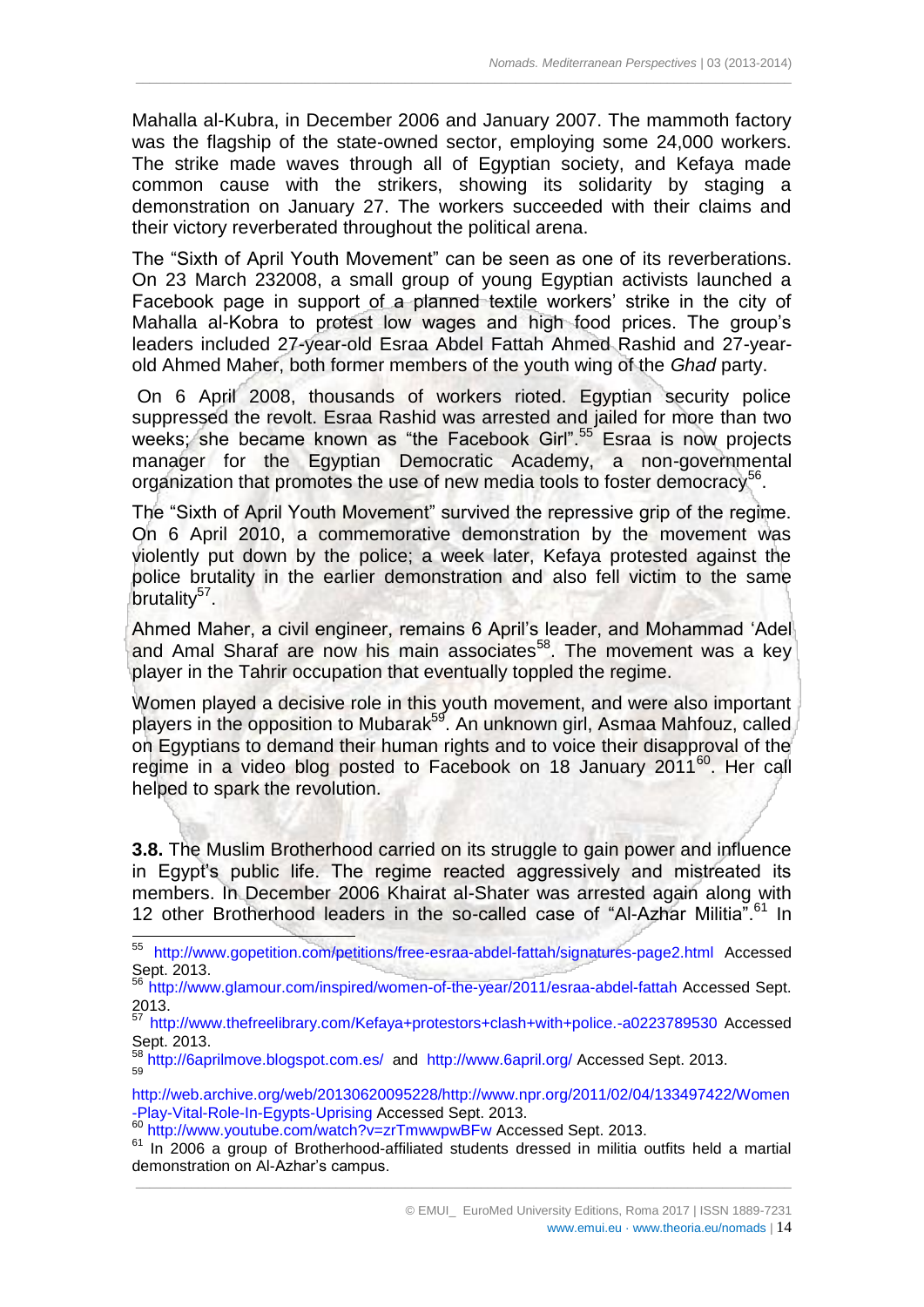2007, Malek and Shater were also accused of money laundering and their assets were confiscated.

 $\_$  ,  $\_$  ,  $\_$  ,  $\_$  ,  $\_$  ,  $\_$  ,  $\_$  ,  $\_$  ,  $\_$  ,  $\_$  ,  $\_$  ,  $\_$  ,  $\_$  ,  $\_$  ,  $\_$  ,  $\_$  ,  $\_$  ,  $\_$  ,  $\_$  ,  $\_$  ,  $\_$  ,  $\_$  ,  $\_$  ,  $\_$  ,  $\_$  ,  $\_$  ,  $\_$  ,  $\_$  ,  $\_$  ,  $\_$  ,  $\_$  ,  $\_$  ,  $\_$  ,  $\_$  ,  $\_$  ,  $\_$  ,  $\_$  ,

In August 2007, in an attempt to show a politically acceptable face, the Muslim Brotherhood published its first manifesto for a political party. The document contained some very retrograde ideas regarding the rights of women and Copts and the creation of a body of clerics that would wield supreme power. The document roused the anger of multitudes of Egypt's intellectual, cultural and political elites<sup>62</sup>.

As for the leftist opposition to the regime, Kefaya became the strongest coalition force. On 12 December 2009 it re-emerged in public, demonstrating before the Supreme Court against proposed constitutional amendments<sup>63</sup>. By 2009, parties and other organizations in the Kefaya coalition included :

*al-Wafd* (Delegation), a nationalist liberal political party, the most popular and influential party for a period in the 1920s and 30s;

al-Tagammu<sup>'</sup>, (Assembly)<sup>64</sup>, National Progressive Unionist Party, publishes the newspaper *Al-Ahâlî*;

*al-Naṣirî* (Nasserist), Arab Democratic Nasserist Party, *al-ʻArabî*;

al- 'Amal (Labor), See footnote <sup>65</sup>.

-

al-Karâma (Dignity)<sup>66</sup>, Dignity Party, publishes al-Karama;

*al-Wasaṭ* (Center)<sup>67</sup>, Center Party, moderate Islamist political party;

and *Gamâʻat al-Ikhwân al-Muslimîn* (Muslim Brotherhood) as well as the National Association for Change with Mohammad ElBaradei <sup>68</sup>, the National Coalition for Reform and Change<sup>69</sup>, and the Popular Campaign for Change.

Nobel Laureate Mohammad ElBaradei returned to Egypt in 2009 after stepping down from his twelve-year tenure as director general of the International Atomic Energy Agency. Kefaya greeted his return with a communiqué on February 19, 2010 in which it conveyed its desire for cooperation in order to build a wide alliance of oppositional forces<sup>70</sup>.

Nathan J. Brown - Amr Hamzawy, "The Draft Party Platform of the Egyptian Muslim Brotherhood: Foray Into Political Integration or Retreat Into Old Positions?" *Carnegie PAPERS. Middle East Series* (Washington DC), Number 89, January 2008.

<sup>63</sup> <http://www.aljazeera.com/news/middleeast/2007/03/200852513218704328.html> Accessed Sept. 2013

 $64$  Established in 1976, a left wing party. It is lead by Muhammed Refa'at Al Sa'id and brings together about  $22,000$  members.

Al-'Amal party was founded in September 1978, as an extension to Misr Al-Fatah movement, which was founded in 1933 by Ahmed Hussein. Reestablished in 1978, headed by Ibrahim Shoukry, (the Vice President of Misr Al-Fatah movement and the Socialist party). Moreover, the party has declared its Islamic orientation in 1986.

 $^{66}$  The party adopts the Arab nationalist ideas and brings together Nasserists, intellectuals and a number of Egyptian politicians with center left ideologies.

It was founded by Abou El-'ela Mady in 1996 as a splinter group of the Muslim Brotherhood.

<sup>&</sup>lt;sup>68</sup> Sarah Carr, "Kefaya reagroups with new 'Coalition for Change'," published in Daily News Egypt, on 21 - 01 – 2009,<http://www.masress.com/en/dailynews/100993> Accessed Sept. 2013.

The National Coalition for Democratic Change was born in June 2005; its founder was former Prime Minister ʻAziz Sedqi, and former Local Administration Minister Yehya El- Gamal. <sup>70</sup> ʻAbd al-Halim Qandil, *Al-Ra'îs al-Badîl* , pp. 236-237.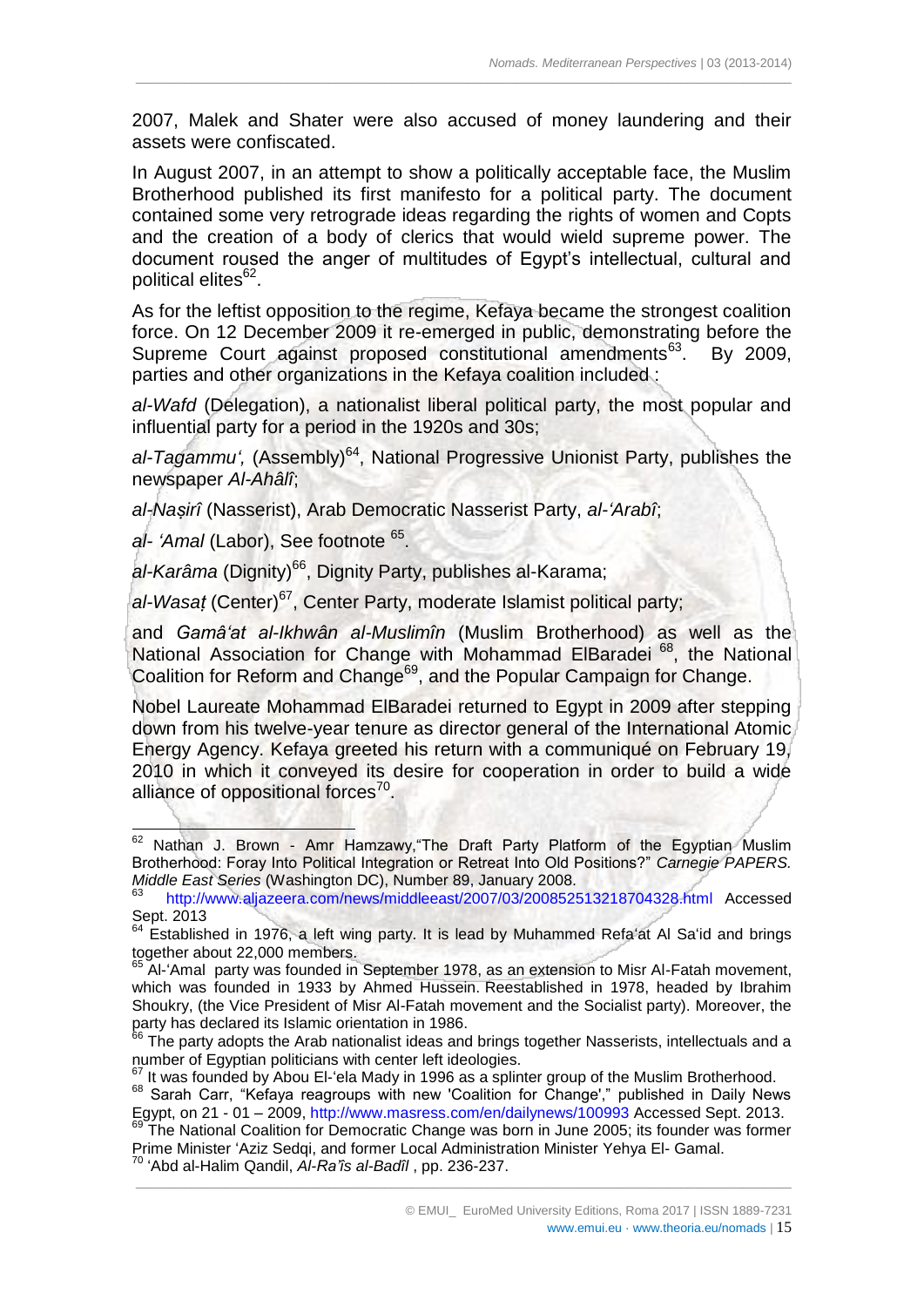ElBaradei led a popular movement to collect one million signatures to demand reforms, and started the National Association for Change<sup>71</sup>. In April 2012, EI-Baradei launched the Constitution Party, a new political party which he said would be above ideology.

 $\_$  ,  $\_$  ,  $\_$  ,  $\_$  ,  $\_$  ,  $\_$  ,  $\_$  ,  $\_$  ,  $\_$  ,  $\_$  ,  $\_$  ,  $\_$  ,  $\_$  ,  $\_$  ,  $\_$  ,  $\_$  ,  $\_$  ,  $\_$  ,  $\_$  ,  $\_$  ,  $\_$  ,  $\_$  ,  $\_$  ,  $\_$  ,  $\_$  ,  $\_$  ,  $\_$  ,  $\_$  ,  $\_$  ,  $\_$  ,  $\_$  ,  $\_$  ,  $\_$  ,  $\_$  ,  $\_$  ,  $\_$  ,  $\_$  ,

In November-December 2010, there were elections for the People's Assembly. Kefaya and the National Association for Change (ElBaradei) called for a general boycott. The NDP won 420 seats plus 53 others as independent out of a total of 518. Its sweeping victory occurred amid allegations of fraud, electoral rigging, and political repression. Elections in Egypt were never free of fraud, but the fraud in the 2010 elections exceeded any imaginable bounds<sup>72</sup>. But both NDP members and their critics agreed on one assessment: The triumphal outcome was the work of the NDP's new guard, headed by Gamal Mubarak and benefitting from the decisive role of Ahmed ʻEzz, the party's secretary of organization and a steel tycoon<sup>73</sup>. However, Gamal Mubarak, 'Ezz and the new crew overestimated their abilities to manipulate the country and did not pay attention to the widespread unrest in Egyptian society. Since the November elections were a trial run for the 2011 presidential elections, their miscalculation became a fatal trap.

**3.9.** On 6 June 2010, the blogger Khaled Saʻid had been sitting on the second floor of a cybercafé in Alexandria. Two detectives from the Sidi Gaber police station entered the premises and arrested him. Saʻid had posted a video of police allegedly splitting up drugs confiscated in a bust on 6 June 2010.

Multiple witnesses testified that Saʻid was beaten to death by the police, who reportedly hit him and smashed him against objects as he was led outside to their police car. The owner of the internet cafe in which Saʻid was arrested stated that he witnessed Saʻid being beaten to death in the doorway of the building across the street.

A large movement came together around the "We Are All Khaled Saʻid" Facebook page,<https://www.facebook.com/ElShaheeed> (accessed Sept. 2013). Google executive Wael Ghoneim started the page anonymously in early June; by mid-month, the page had 130,000 members, and as of 22 January 2011, the number hit 380,000 members, making it Egypt's largest and most active online human-rights activist group<sup>74</sup>. Ghoneim was detained during the protests leading to the Revolution; he has since recorded his experience in a successful book $^{75}$ .

[http://www.egyptindependent.com/news/we-are-all-khaled-saeed-redefining-political](http://www.egyptindependent.com/news/we-are-all-khaled-saeed-redefining-political-demonstration-egypt)[demonstration-egypt](http://www.egyptindependent.com/news/we-are-all-khaled-saeed-redefining-political-demonstration-egypt) Accessed Sept. 2013.

\_\_\_\_\_\_\_\_\_\_\_\_\_\_\_\_\_\_\_\_\_\_\_\_\_\_\_\_\_\_\_\_\_\_\_\_\_\_\_\_\_\_\_\_\_\_\_\_\_\_\_\_\_\_\_\_\_\_\_\_\_\_\_\_\_\_\_\_\_\_\_\_\_\_\_\_\_\_\_\_\_\_\_\_\_\_\_\_\_\_\_\_\_\_\_

-

**South A** 

<sup>&</sup>lt;sup>71</sup> [http://news.bbc.co.uk/2/hi/middle\\_east/8534365.stm](http://news.bbc.co.uk/2/hi/middle_east/8534365.stm)\_Accessed Sept. 2013.

<sup>&</sup>lt;sup>72</sup> Sa'ad Ebrahim wrote "Fraud has became the way of life of the NDP", <http://today.almasryalyoum.com/article2.aspx?ArticleID=280567&IssueID=1981> Accessed Sept. 2013.

<sup>73</sup> Mona el-Ghobashy in *The Journey to Tahrir. Revolution, and Social Change in Egypt,* ed. Jeannie Sowers and Chris Toensing (London – New York: Verso 2012), p. 146-147.

<sup>75</sup> *Al-thawra 2.0*, 3rd ed. Cairo: Dâr al-Shurûq, 2012.